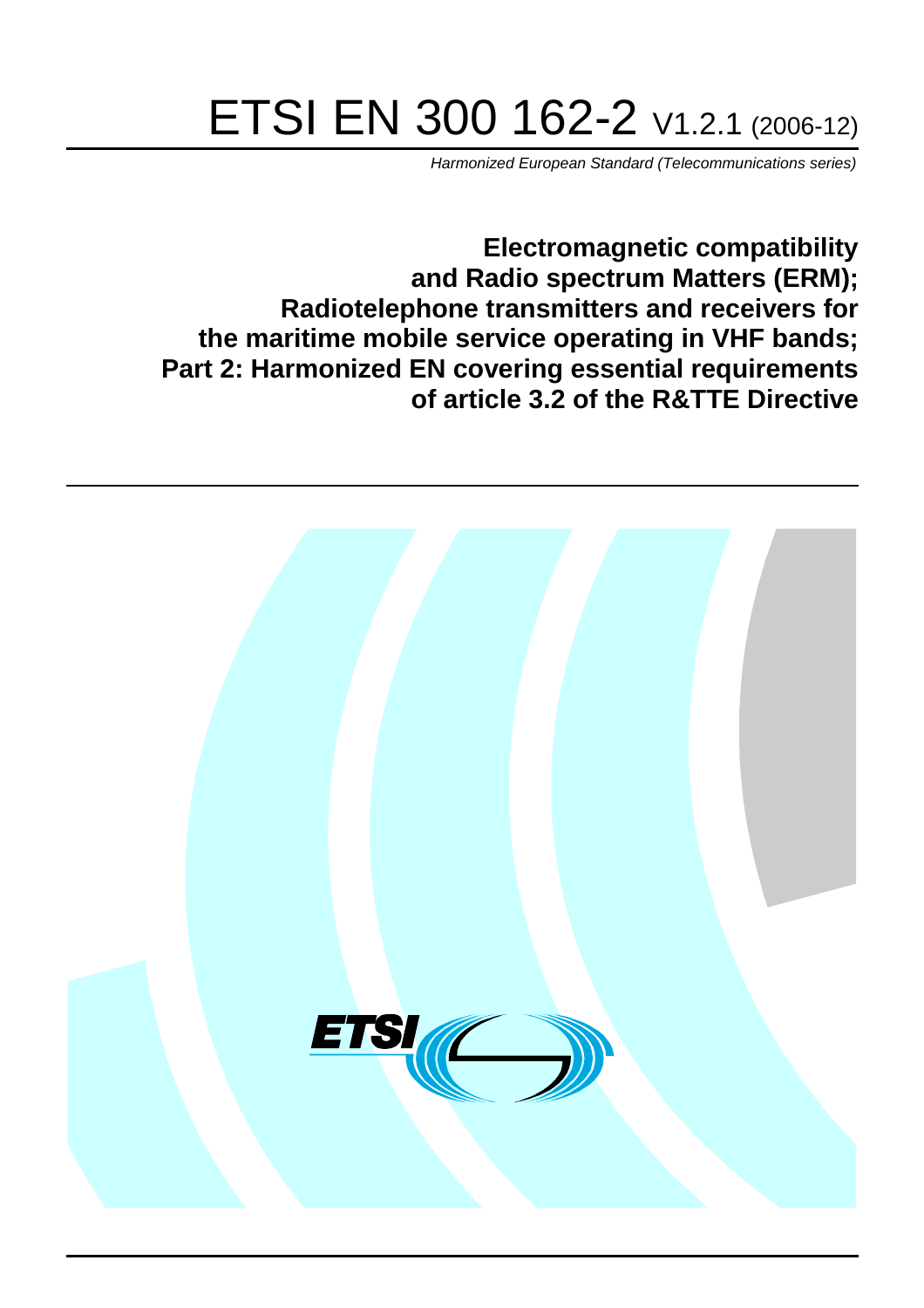Reference REN/ERM-TG26-073-2

Keywords

EMC, GMDSS, maritime, radio, regulation, telephony, VHF

#### **ETSI**

#### 650 Route des Lucioles F-06921 Sophia Antipolis Cedex - FRANCE

Tel.: +33 4 92 94 42 00 Fax: +33 4 93 65 47 16

Siret N° 348 623 562 00017 - NAF 742 C Association à but non lucratif enregistrée à la Sous-Préfecture de Grasse (06) N° 7803/88

#### **Important notice**

Individual copies of the present document can be downloaded from: [http://www.etsi.org](http://www.etsi.org/)

The present document may be made available in more than one electronic version or in print. In any case of existing or perceived difference in contents between such versions, the reference version is the Portable Document Format (PDF). In case of dispute, the reference shall be the printing on ETSI printers of the PDF version kept on a specific network drive within ETSI Secretariat.

Users of the present document should be aware that the document may be subject to revision or change of status. Information on the current status of this and other ETSI documents is available at <http://portal.etsi.org/tb/status/status.asp>

If you find errors in the present document, please send your comment to one of the following services: [http://portal.etsi.org/chaircor/ETSI\\_support.asp](http://portal.etsi.org/chaircor/ETSI_support.asp)

#### **Copyright Notification**

No part may be reproduced except as authorized by written permission. The copyright and the foregoing restriction extend to reproduction in all media.

> © European Telecommunications Standards Institute 2006. All rights reserved.

**DECT**TM, **PLUGTESTS**TM and **UMTS**TM are Trade Marks of ETSI registered for the benefit of its Members. **TIPHON**TM and the **TIPHON logo** are Trade Marks currently being registered by ETSI for the benefit of its Members. **3GPP**TM is a Trade Mark of ETSI registered for the benefit of its Members and of the 3GPP Organizational Partners.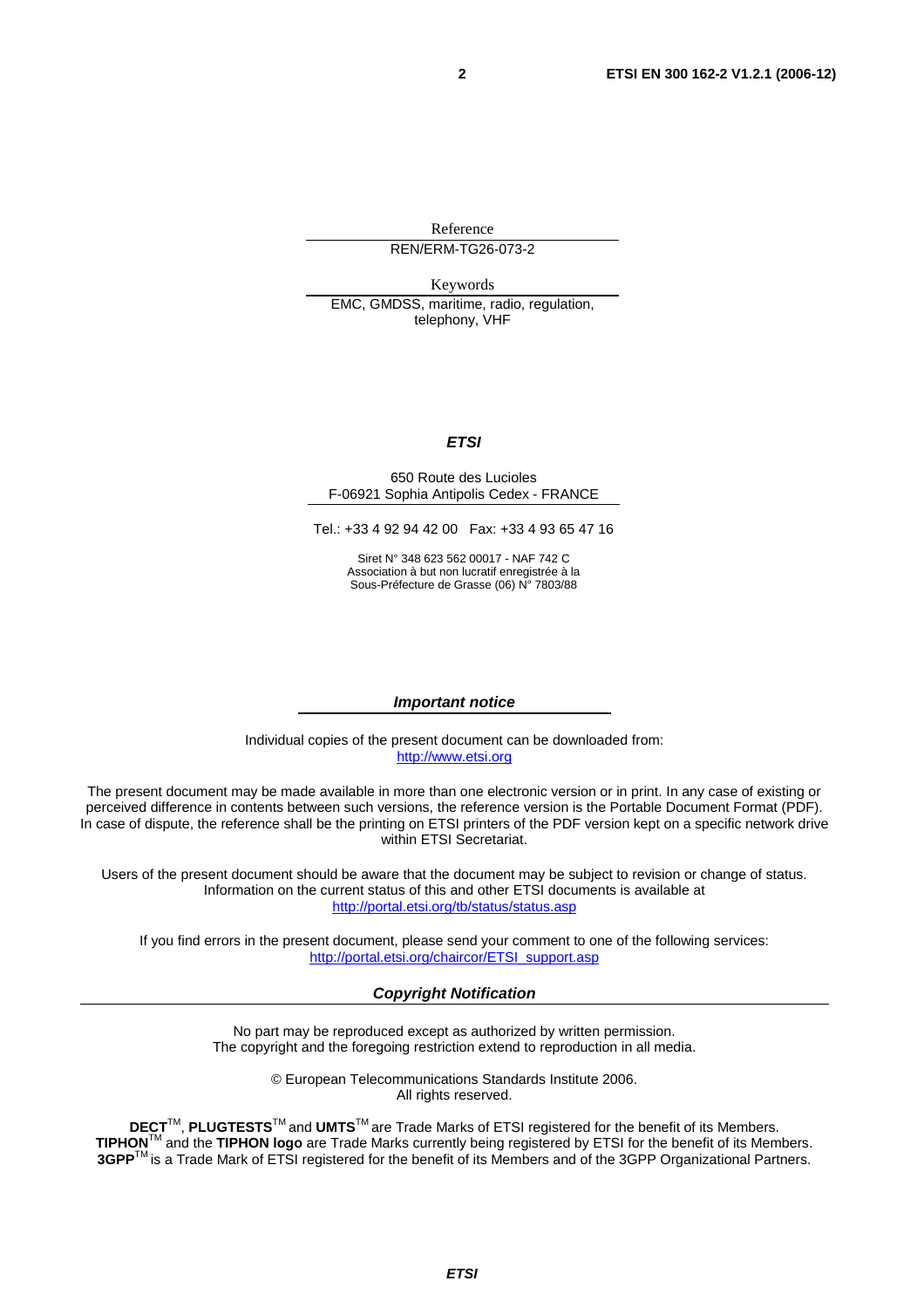## Contents

| 1                  |                                                                                              |             |
|--------------------|----------------------------------------------------------------------------------------------|-------------|
| 2                  |                                                                                              |             |
| 3                  |                                                                                              |             |
| 3.1                |                                                                                              |             |
| 3.2                |                                                                                              |             |
| 4                  |                                                                                              |             |
| 4.1                |                                                                                              |             |
| 4.2                |                                                                                              |             |
| 4.2.1              |                                                                                              |             |
| 4.2.1.1            |                                                                                              |             |
| 4.2.1.2            |                                                                                              |             |
| 4.2.1.3            |                                                                                              |             |
| 4.2.2              |                                                                                              |             |
| 4.2.2.1            |                                                                                              |             |
| 4.2.2.2            |                                                                                              |             |
| 4.2.2.3            |                                                                                              |             |
| 4.2.3              |                                                                                              |             |
| 4.2.3.1            |                                                                                              |             |
| 4.2.3.2            |                                                                                              |             |
| 4.2.3.3            |                                                                                              |             |
| 4.2.4              |                                                                                              |             |
| 4.2.4.1            |                                                                                              |             |
| 4.2.4.2            |                                                                                              |             |
| 4.2.4.3<br>4.2.5   |                                                                                              |             |
| 4.2.5.1            |                                                                                              |             |
| 4.2.5.2            |                                                                                              |             |
| 4.2.5.3            |                                                                                              |             |
| 4.2.6              | Cabinet radiation and conducted spurious emissions other than those conveyed to the antenna9 |             |
| 4.2.6.1            |                                                                                              |             |
| 4.2.6.2            |                                                                                              |             |
| 4.2.6.3            |                                                                                              |             |
| 4.2.7              |                                                                                              |             |
| 4.2.7.1            | Definition                                                                                   | $\mathbf Q$ |
| 4.2.7.2            |                                                                                              |             |
| 4.2.7.3            |                                                                                              |             |
| 4.2.8              |                                                                                              |             |
| 4.2.8.1            |                                                                                              |             |
| 4.2.8.2            |                                                                                              |             |
| 4.2.8.3            |                                                                                              |             |
| 4.2.9              |                                                                                              |             |
| 4.2.9.1            |                                                                                              |             |
| 4.2.9.2<br>4.2.9.3 |                                                                                              |             |
| 4.2.10             |                                                                                              |             |
| 4.2.10.1           |                                                                                              |             |
| 4.2.10.2           |                                                                                              |             |
| 4.2.10.3           |                                                                                              |             |
| 4.2.11             |                                                                                              |             |
| 4.2.11.1           |                                                                                              |             |
| 4.2.11.2           |                                                                                              |             |
| 4.2.11.3           |                                                                                              |             |
|                    |                                                                                              |             |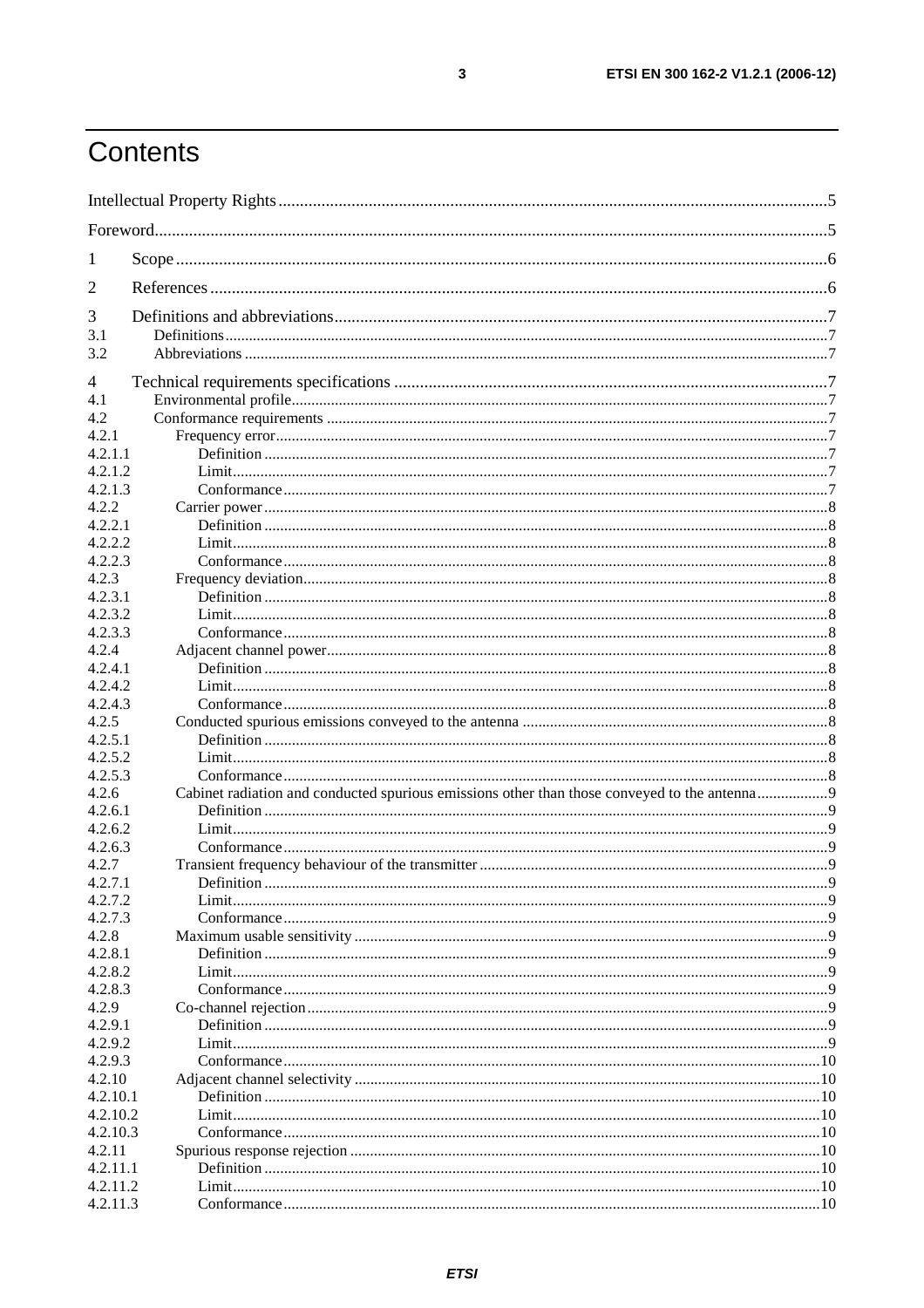$\overline{\mathbf{4}}$ 

| 4.2.12.1<br>4.2.12.2<br>4.2.12.3<br>4.2.13<br>4.2.13.1<br>4.2.13.2<br>4.2.13.3<br>4.2.14<br>4.2.14.1<br>4.2.14.2<br>4.2.14.3<br>4.2.15<br>4.2.15.1<br>4.2.15.2<br>4.2.15.3<br>Receiver desensitization with simultaneous transmission and reception (Equipment designed for<br>4.2.16<br>4.2.16.1<br>4.2.16.2<br>4.2.16.3<br>5<br>5.1<br>5.2<br>5.3<br>5.3.1<br>5.3.2<br>5.3.3<br>5.3.4<br>5.3.5<br>Cabinet radiation and conducted spurious emissions other than those conveyed to the antenna13<br>5.3.6<br>5.3.7<br>5.4<br>5.4.1<br>5.4.2<br>5.4.3<br>5.4.4<br>5.4.5<br>5.4.6<br>5.4.7<br>5.4.8<br>5.4.9<br>Receiver desensitization with simultaneous transmission and reception (Duplex operation)14<br>5.4.10<br><b>Annex A (normative):</b><br>HS Requirements & conformance Test specifications Table (HS-<br><b>Annex B</b> (informative):<br><b>Annex C</b> (informative): | 4.2.12 |  |  |  |  |  |  |  |
|--------------------------------------------------------------------------------------------------------------------------------------------------------------------------------------------------------------------------------------------------------------------------------------------------------------------------------------------------------------------------------------------------------------------------------------------------------------------------------------------------------------------------------------------------------------------------------------------------------------------------------------------------------------------------------------------------------------------------------------------------------------------------------------------------------------------------------------------------------------------------------------|--------|--|--|--|--|--|--|--|
|                                                                                                                                                                                                                                                                                                                                                                                                                                                                                                                                                                                                                                                                                                                                                                                                                                                                                      |        |  |  |  |  |  |  |  |
|                                                                                                                                                                                                                                                                                                                                                                                                                                                                                                                                                                                                                                                                                                                                                                                                                                                                                      |        |  |  |  |  |  |  |  |
|                                                                                                                                                                                                                                                                                                                                                                                                                                                                                                                                                                                                                                                                                                                                                                                                                                                                                      |        |  |  |  |  |  |  |  |
|                                                                                                                                                                                                                                                                                                                                                                                                                                                                                                                                                                                                                                                                                                                                                                                                                                                                                      |        |  |  |  |  |  |  |  |
|                                                                                                                                                                                                                                                                                                                                                                                                                                                                                                                                                                                                                                                                                                                                                                                                                                                                                      |        |  |  |  |  |  |  |  |
|                                                                                                                                                                                                                                                                                                                                                                                                                                                                                                                                                                                                                                                                                                                                                                                                                                                                                      |        |  |  |  |  |  |  |  |
|                                                                                                                                                                                                                                                                                                                                                                                                                                                                                                                                                                                                                                                                                                                                                                                                                                                                                      |        |  |  |  |  |  |  |  |
|                                                                                                                                                                                                                                                                                                                                                                                                                                                                                                                                                                                                                                                                                                                                                                                                                                                                                      |        |  |  |  |  |  |  |  |
|                                                                                                                                                                                                                                                                                                                                                                                                                                                                                                                                                                                                                                                                                                                                                                                                                                                                                      |        |  |  |  |  |  |  |  |
|                                                                                                                                                                                                                                                                                                                                                                                                                                                                                                                                                                                                                                                                                                                                                                                                                                                                                      |        |  |  |  |  |  |  |  |
|                                                                                                                                                                                                                                                                                                                                                                                                                                                                                                                                                                                                                                                                                                                                                                                                                                                                                      |        |  |  |  |  |  |  |  |
|                                                                                                                                                                                                                                                                                                                                                                                                                                                                                                                                                                                                                                                                                                                                                                                                                                                                                      |        |  |  |  |  |  |  |  |
|                                                                                                                                                                                                                                                                                                                                                                                                                                                                                                                                                                                                                                                                                                                                                                                                                                                                                      |        |  |  |  |  |  |  |  |
|                                                                                                                                                                                                                                                                                                                                                                                                                                                                                                                                                                                                                                                                                                                                                                                                                                                                                      |        |  |  |  |  |  |  |  |
|                                                                                                                                                                                                                                                                                                                                                                                                                                                                                                                                                                                                                                                                                                                                                                                                                                                                                      |        |  |  |  |  |  |  |  |
|                                                                                                                                                                                                                                                                                                                                                                                                                                                                                                                                                                                                                                                                                                                                                                                                                                                                                      |        |  |  |  |  |  |  |  |
|                                                                                                                                                                                                                                                                                                                                                                                                                                                                                                                                                                                                                                                                                                                                                                                                                                                                                      |        |  |  |  |  |  |  |  |
|                                                                                                                                                                                                                                                                                                                                                                                                                                                                                                                                                                                                                                                                                                                                                                                                                                                                                      |        |  |  |  |  |  |  |  |
|                                                                                                                                                                                                                                                                                                                                                                                                                                                                                                                                                                                                                                                                                                                                                                                                                                                                                      |        |  |  |  |  |  |  |  |
|                                                                                                                                                                                                                                                                                                                                                                                                                                                                                                                                                                                                                                                                                                                                                                                                                                                                                      |        |  |  |  |  |  |  |  |
|                                                                                                                                                                                                                                                                                                                                                                                                                                                                                                                                                                                                                                                                                                                                                                                                                                                                                      |        |  |  |  |  |  |  |  |
|                                                                                                                                                                                                                                                                                                                                                                                                                                                                                                                                                                                                                                                                                                                                                                                                                                                                                      |        |  |  |  |  |  |  |  |
|                                                                                                                                                                                                                                                                                                                                                                                                                                                                                                                                                                                                                                                                                                                                                                                                                                                                                      |        |  |  |  |  |  |  |  |
|                                                                                                                                                                                                                                                                                                                                                                                                                                                                                                                                                                                                                                                                                                                                                                                                                                                                                      |        |  |  |  |  |  |  |  |
|                                                                                                                                                                                                                                                                                                                                                                                                                                                                                                                                                                                                                                                                                                                                                                                                                                                                                      |        |  |  |  |  |  |  |  |
|                                                                                                                                                                                                                                                                                                                                                                                                                                                                                                                                                                                                                                                                                                                                                                                                                                                                                      |        |  |  |  |  |  |  |  |
|                                                                                                                                                                                                                                                                                                                                                                                                                                                                                                                                                                                                                                                                                                                                                                                                                                                                                      |        |  |  |  |  |  |  |  |
|                                                                                                                                                                                                                                                                                                                                                                                                                                                                                                                                                                                                                                                                                                                                                                                                                                                                                      |        |  |  |  |  |  |  |  |
|                                                                                                                                                                                                                                                                                                                                                                                                                                                                                                                                                                                                                                                                                                                                                                                                                                                                                      |        |  |  |  |  |  |  |  |
|                                                                                                                                                                                                                                                                                                                                                                                                                                                                                                                                                                                                                                                                                                                                                                                                                                                                                      |        |  |  |  |  |  |  |  |
|                                                                                                                                                                                                                                                                                                                                                                                                                                                                                                                                                                                                                                                                                                                                                                                                                                                                                      |        |  |  |  |  |  |  |  |
|                                                                                                                                                                                                                                                                                                                                                                                                                                                                                                                                                                                                                                                                                                                                                                                                                                                                                      |        |  |  |  |  |  |  |  |
|                                                                                                                                                                                                                                                                                                                                                                                                                                                                                                                                                                                                                                                                                                                                                                                                                                                                                      |        |  |  |  |  |  |  |  |
|                                                                                                                                                                                                                                                                                                                                                                                                                                                                                                                                                                                                                                                                                                                                                                                                                                                                                      |        |  |  |  |  |  |  |  |
|                                                                                                                                                                                                                                                                                                                                                                                                                                                                                                                                                                                                                                                                                                                                                                                                                                                                                      |        |  |  |  |  |  |  |  |
|                                                                                                                                                                                                                                                                                                                                                                                                                                                                                                                                                                                                                                                                                                                                                                                                                                                                                      |        |  |  |  |  |  |  |  |
|                                                                                                                                                                                                                                                                                                                                                                                                                                                                                                                                                                                                                                                                                                                                                                                                                                                                                      |        |  |  |  |  |  |  |  |
|                                                                                                                                                                                                                                                                                                                                                                                                                                                                                                                                                                                                                                                                                                                                                                                                                                                                                      |        |  |  |  |  |  |  |  |
|                                                                                                                                                                                                                                                                                                                                                                                                                                                                                                                                                                                                                                                                                                                                                                                                                                                                                      |        |  |  |  |  |  |  |  |
|                                                                                                                                                                                                                                                                                                                                                                                                                                                                                                                                                                                                                                                                                                                                                                                                                                                                                      |        |  |  |  |  |  |  |  |
|                                                                                                                                                                                                                                                                                                                                                                                                                                                                                                                                                                                                                                                                                                                                                                                                                                                                                      |        |  |  |  |  |  |  |  |
|                                                                                                                                                                                                                                                                                                                                                                                                                                                                                                                                                                                                                                                                                                                                                                                                                                                                                      |        |  |  |  |  |  |  |  |
|                                                                                                                                                                                                                                                                                                                                                                                                                                                                                                                                                                                                                                                                                                                                                                                                                                                                                      |        |  |  |  |  |  |  |  |
|                                                                                                                                                                                                                                                                                                                                                                                                                                                                                                                                                                                                                                                                                                                                                                                                                                                                                      |        |  |  |  |  |  |  |  |
|                                                                                                                                                                                                                                                                                                                                                                                                                                                                                                                                                                                                                                                                                                                                                                                                                                                                                      |        |  |  |  |  |  |  |  |
|                                                                                                                                                                                                                                                                                                                                                                                                                                                                                                                                                                                                                                                                                                                                                                                                                                                                                      |        |  |  |  |  |  |  |  |
|                                                                                                                                                                                                                                                                                                                                                                                                                                                                                                                                                                                                                                                                                                                                                                                                                                                                                      |        |  |  |  |  |  |  |  |
|                                                                                                                                                                                                                                                                                                                                                                                                                                                                                                                                                                                                                                                                                                                                                                                                                                                                                      |        |  |  |  |  |  |  |  |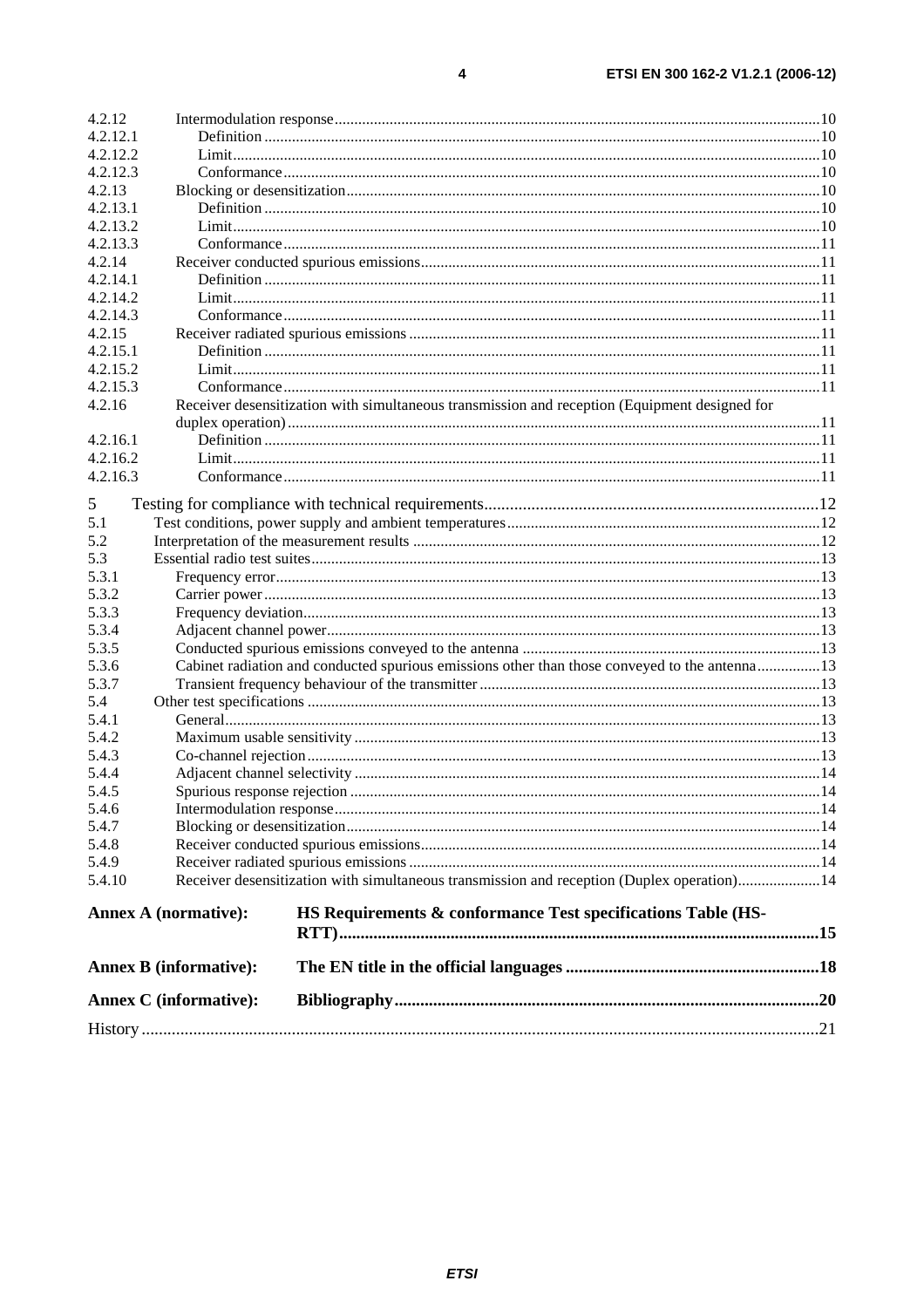## Intellectual Property Rights

IPRs essential or potentially essential to the present document may have been declared to ETSI. The information pertaining to these essential IPRs, if any, is publicly available for **ETSI members and non-members**, and can be found in ETSI SR 000 314: *"Intellectual Property Rights (IPRs); Essential, or potentially Essential, IPRs notified to ETSI in respect of ETSI standards"*, which is available from the ETSI Secretariat. Latest updates are available on the ETSI Web server [\(http://webapp.etsi.org/IPR/home.asp](http://webapp.etsi.org/IPR/home.asp)).

Pursuant to the ETSI IPR Policy, no investigation, including IPR searches, has been carried out by ETSI. No guarantee can be given as to the existence of other IPRs not referenced in ETSI SR 000 314 (or the updates on the ETSI Web server) which are, or may be, or may become, essential to the present document.

## Foreword

This Harmonized European Standard (Telecommunications series) has been produced by ETSI Technical Committee Electromagnetic compatibility and Radio spectrum Matters (ERM).

The present document has been produced by ETSI in response to a mandate from the European Commission issued under Council Directive 98/34/EC (as amended) [4] laying down a procedure for the provision of information in the field of technical standards and regulations.

The present document is intended to become a Harmonized Standard, the reference of which will be published in the Official Journal of the European Communities referencing the Directive 1999/5/EC [1] of the European Parliament and of the Council of 9 March 1999 on radio equipment and telecommunications terminal equipment and the mutual recognition of their conformity ("the R&TTE Directive").

Technical specifications relevant to Directive 1999/5/EC [1] are given in annex A.

The present document is part 2 of a multi-part deliverable covering the radiotelephone transmitters and receivers for the maritime mobile service operating in VHF bands, as identified below:

Part 1: "Technical characteristics and methods of measurement";

#### **Part 2: "Harmonized EN covering essential requirements of article 3.2 of the R&TTE Directive";**

Part 3: "Harmonized EN covering essential requirements of article 3.3 (e) of the R&TTE Directive".

| <b>National transposition dates</b>                                                       |                  |  |  |  |  |
|-------------------------------------------------------------------------------------------|------------------|--|--|--|--|
| Date of adoption of this EN:                                                              | 17 November 2006 |  |  |  |  |
| Date of latest announcement of this EN (doa):                                             | 28 February 2007 |  |  |  |  |
| Date of latest publication of new National Standard<br>or endorsement of this EN (dop/e): | 31 August 2007   |  |  |  |  |
| Date of withdrawal of any conflicting National Standard (dow):                            | 31 August 2008   |  |  |  |  |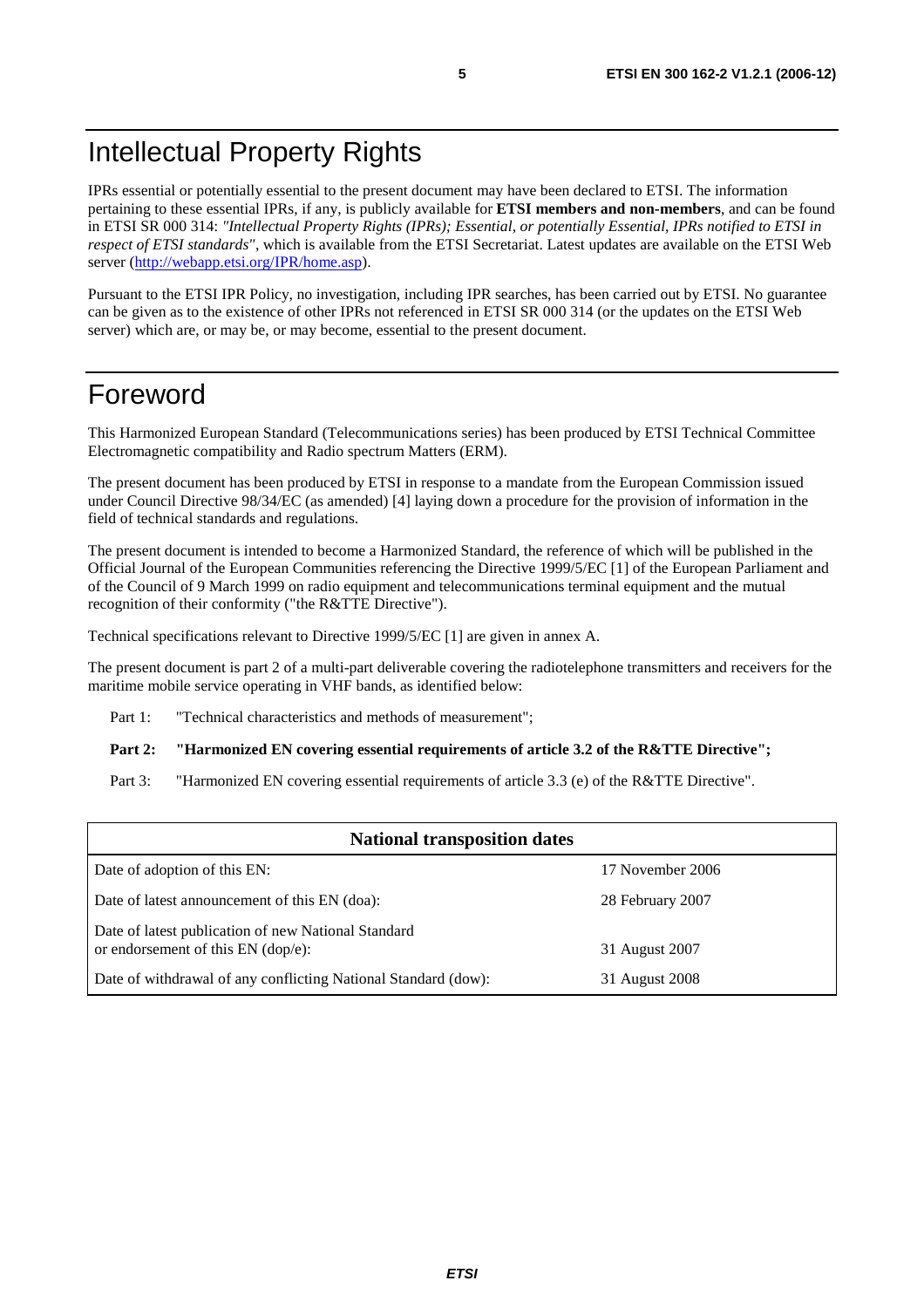## 1 Scope

The present document applies to shipborne Very High Frequency (VHF) transmitters and receivers capable of voice and Digital Selective Calling (DSC), radio equipment.

The present document lays down minimum requirements for VHF radio transmitters and receivers operating in certain frequency bands allocated to the maritime mobile service using both 25 kHz and 12,5 kHz channels, and incorporates the requirements of the relevant recommendations of the International Maritime Organization (IMO).

The present document is intended to cover the provisions of Directive 1999/5/EC [1] (R&TTE Directive) Article 3.2, which states that "..... radio equipment shall be so constructed that it effectively uses the spectrum allocated to terrestrial/space radio communications and orbital resources so as to avoid harmful interference".

In addition to the present document, other ENs that specify technical requirements in respect of essential requirements under other parts of Article 3 of the R&TTE Directive [1] may apply to equipment within the scope of the present document.

## 2 References

The following documents contain provisions which, through reference in this text, constitute provisions of the present document.

- References are either specific (identified by date of publication and/or edition number or version number) or non-specific.
- For a specific reference, subsequent revisions do not apply.
- For a non-specific reference, the latest version applies.

Referenced documents which are not found to be publicly available in the expected location might be found at <http://docbox.etsi.org/Reference>.

- NOTE: While any hyperlinks included in this clause were valid at the time of publication ETSI cannot guarantee their long term validity.
- [1] Directive 1999/5/EC of the European Parliament and of the Council of 9 March 1999 on radio equipment and telecommunications terminal equipment and the mutual recognition of their conformity (R&TTE Directive).
- [2] ETSI EN 300 162-1 (V1.4.1): "Electromagnetic compatibility and Radio spectrum Matters (ERM); Radiotelephone transmitters and receivers for the maritime mobile service operating in VHF bands; Part 1: Technical characteristics and methods of measurement".
- [3] ETSI TR 100 028-1 (V1.4.1): "Electromagnetic compatibility and Radio spectrum Matters (ERM); Uncertainties in the measurement of mobile radio equipment characteristics; Part 1".
- [4] Directive 98/34/EC of the European Parliament and of the Council of 22 June 1998 laying down a procedure for the provision of information in the field of technical standards and regulations.
- [5] Commission Decision of 4 September 2003 on essential requirements relating to marine radio communication equipment which is intended to be used on non-SOLAS vessels and to participate in the Global Maritime Distress and Safety System (GMDSS) (2004/71/EC).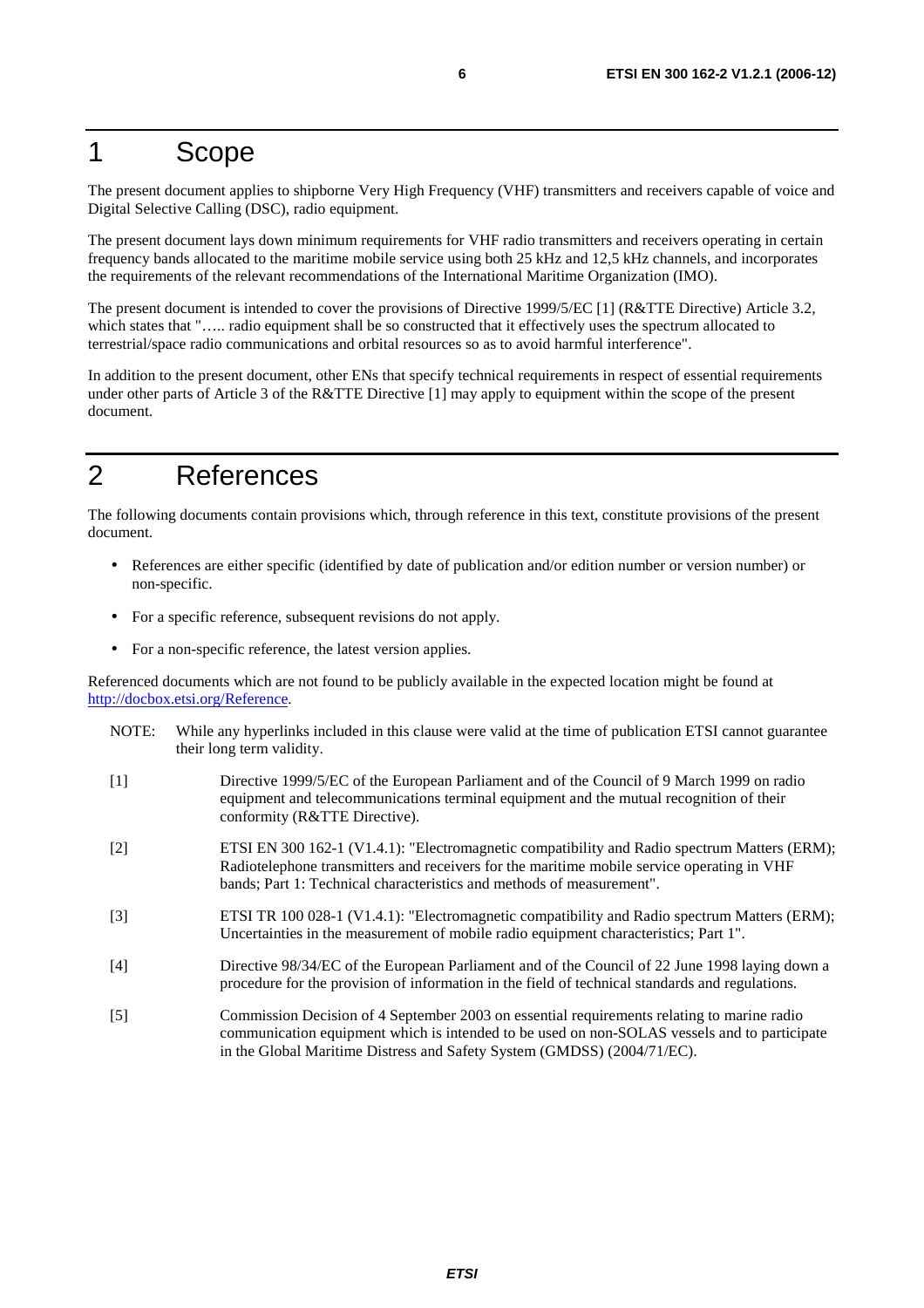## 3 Definitions and abbreviations

## 3.1 Definitions

For the purposes of the present document, the terms and definitions given in the R&TTE Directive [1] and the following apply:

**environmental profile:** range of environmental conditions under which equipment within the scope of the present document is required to comply with the provisions of the present document

## 3.2 Abbreviations

For the purposes of the present document, the following abbreviations apply:

| <b>DSC</b> | Digital Selective Calling                       |
|------------|-------------------------------------------------|
| EMC        | Electro-Magnetic Compatibility                  |
| <b>HS</b>  | Harmonized Standard                             |
| LV         | Low Voltage                                     |
| R&TTE      | Radio and Telecommunications Terminal Equipment |
| <b>VHF</b> | Very High Frequency                             |
|            |                                                 |

## 4 Technical requirements specifications

## 4.1 Environmental profile

Tests defined in the present document shall be carried out at representative points within the boundary limits of the declared operational environmental profile which, as a minimum, shall be that specified in the test conditions contained in the present document.

As technical performance varies subject to environmental conditions, tests shall be carried out under a sufficient variety of environmental conditions as specified in the present document to give confidence of compliance for the affected technical requirements. These environmental conditions represent those required by Article 2 of EC decision 2004/71/EC [5] (which shall also be within the boundary limits of the declared operational environmental profile).

## 4.2 Conformance requirements

## 4.2.1 Frequency error

### 4.2.1.1 Definition

The frequency error is defined in EN 300 162-1 [2], clause 8.1.1.

## 4.2.1.2 Limit

The frequency error limit shall be as stated in EN 300 162-1 [2], clause 8.1.3.

### 4.2.1.3 Conformance

Conformance tests as defined in clause 5.3.1 shall be carried out.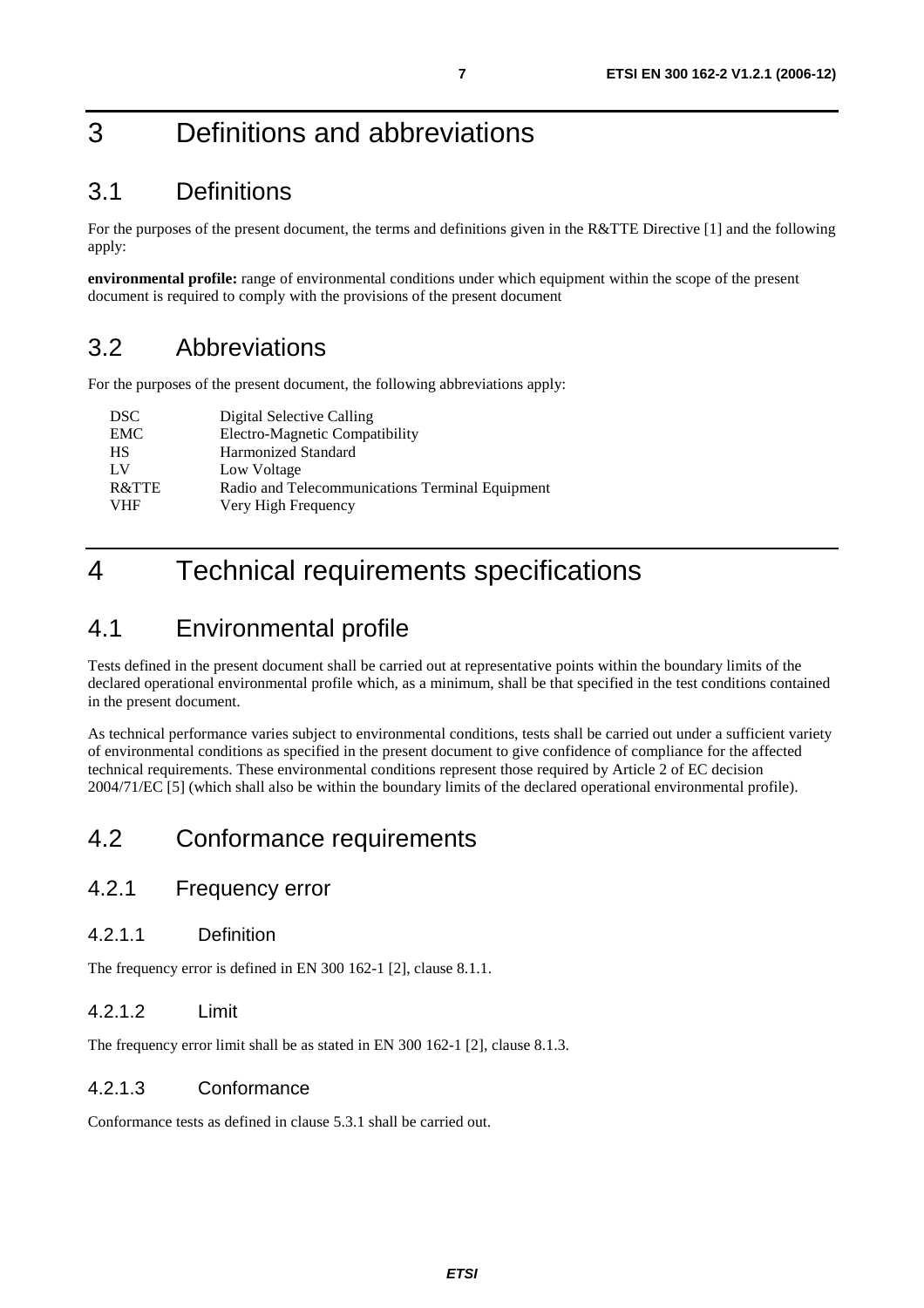## 4.2.2.1 Definition

The carrier power is defined in EN 300 162-1 [2], clause 8.2.1.

## 4.2.2.2 Limit

The carrier power limit shall be as stated in EN 300 162-1 [2], clause 8.2.3.

## 4.2.2.3 Conformance

Conformance tests as defined in clause 5.3.2 shall be carried out.

## 4.2.3 Frequency deviation

### 4.2.3.1 Definition

The frequency deviation is defined in EN 300 162-1 [2], clause 8.3.1.

## 4.2.3.2 Limit

The frequency deviation limit shall be as stated in EN 300 162-1 [2], clauses 8.3.2.2 and 8.3.3.2.

### 4.2.3.3 Conformance

Conformance tests as defined in clause 5.3.3 shall be carried out.

## 4.2.4 Adjacent channel power

### 4.2.4.1 Definition

The adjacent channel power is defined in EN 300 162-1 [2], clause 8.7.1.

## 4.2.4.2 Limit

The adjacent channel power limit shall be as stated in EN 300 162-1 [2], clause 8.7.3.

### 4.2.4.3 Conformance

Conformance tests as defined in clause 5.3.4 shall be carried out.

## 4.2.5 Conducted spurious emissions conveyed to the antenna

### 4.2.5.1 Definition

The conducted spurious emissions conveyed to the antenna is defined in EN 300 162-1 [2], clause 8.8.1.

### 4.2.5.2 Limit

The conducted spurious emissions conveyed to the antenna limit shall be as stated in EN 300 162-1 [2], clause 8.8.3.

### 4.2.5.3 Conformance

Conformance tests as defined in clause 5.3.5 shall be carried out.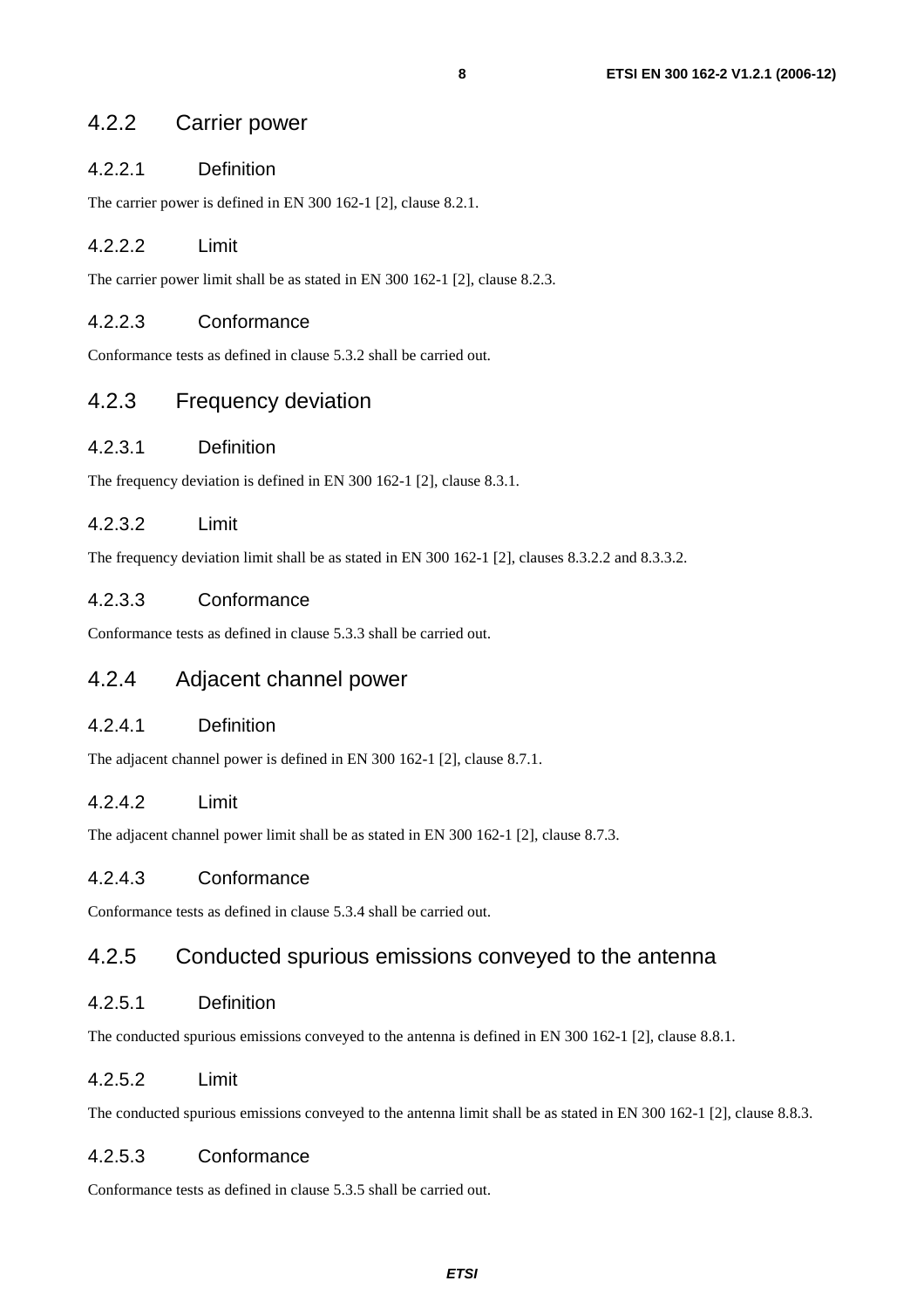## 4.2.6 Cabinet radiation and conducted spurious emissions other than those conveyed to the antenna

#### 4.2.6.1 Definition

The cabinet radiation and conducted spurious emissions other than those conveyed to the antenna is defined in EN 300 162-1 [2], clause 8.9.1.

#### 4.2.6.2 Limit

The cabinet radiation and conducted spurious emissions other than those conveyed to the antenna limit shall be as stated in EN 300 162-1 [2], clause 8.9.3.

#### 4.2.6.3 Conformance

Conformance tests as defined in clause 5.3.6 shall be carried out.

## 4.2.7 Transient frequency behaviour of the transmitter

#### 4.2.7.1 Definition

The transient frequency behaviour of the transmitter is defined in EN 300 162-1 [2], clause 8.14.1.

### 4.2.7.2 Limit

The transient frequency behaviour of the transmitter limit shall be as stated in EN 300 162-1 [2], clause 8.14.3.

#### 4.2.7.3 Conformance

Conformance tests as defined in clause 5.3.7 shall be carried out.

## 4.2.8 Maximum usable sensitivity

#### 4.2.8.1 Definition

The maximum usable sensitivity is defined in EN 300 162-1 [2], clause 9.3.1.

#### 4.2.8.2 Limit

The maximum usable sensitivity limit shall be as stated in EN 300 162-1 [2], clause 9.3.3.

#### 4.2.8.3 Conformance

Conformance tests as defined in clause 5.4.2 may be carried out.

## 4.2.9 Co-channel rejection

#### 4.2.9.1 Definition

The co-channel rejection is defined in EN 300 162-1 [2], clause 9.4.1.

#### 4.2.9.2 Limit

The co-channel rejection limit shall be as stated in EN 300 162-1 [2], clause 9.4.3.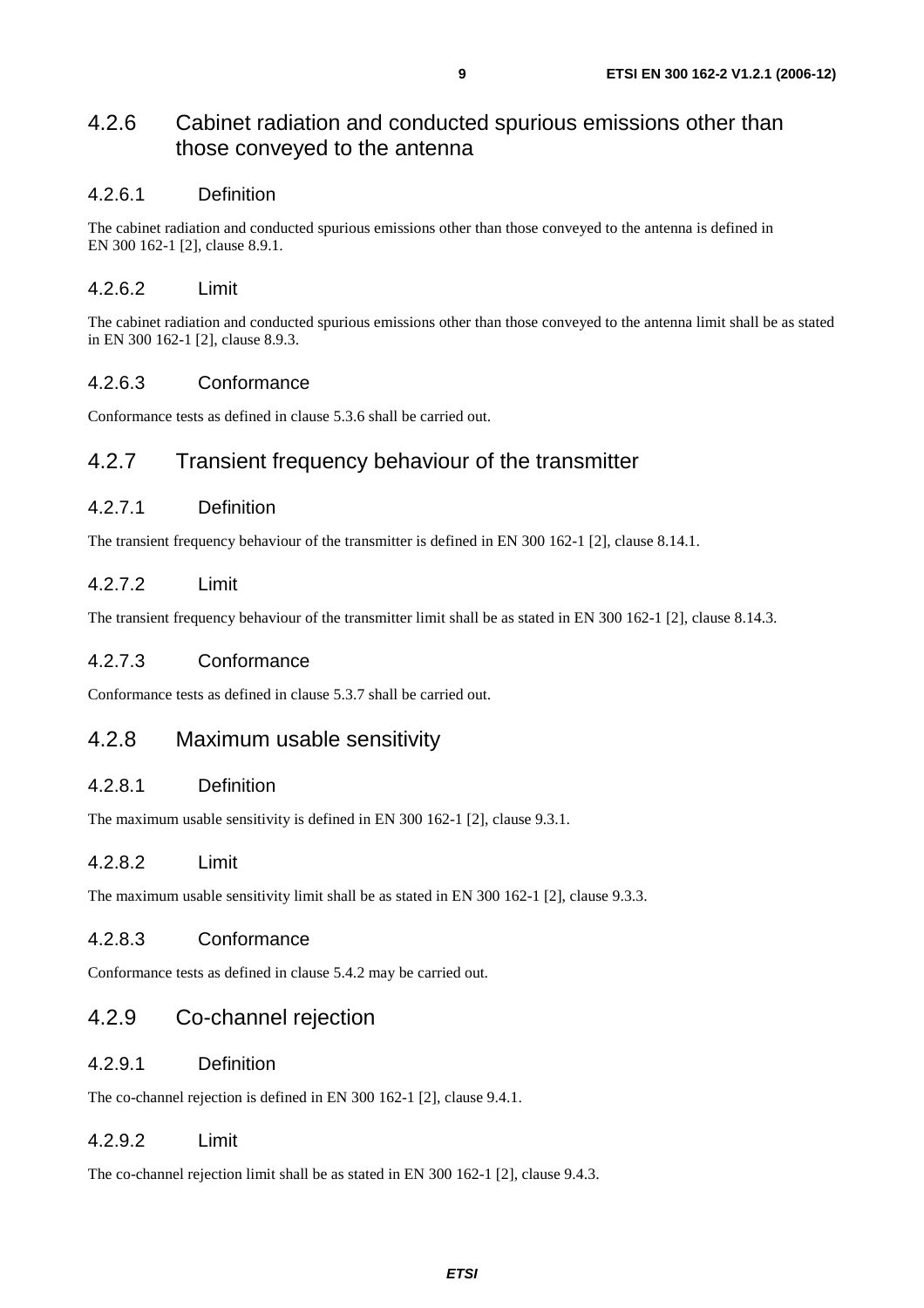Conformance tests as defined in clause 5.4.3 may be carried out.

## 4.2.10 Adjacent channel selectivity

#### 4.2.10.1 Definition

The adjacent channel selectivity is defined in EN 300 162-1 [2], clause 9.5.1.

### 4.2.10.2 Limit

The adjacent channel selectivity limit shall be as stated in EN 300 162-1 [2], clause 9.5.3.

### 4.2.10.3 Conformance

Conformance tests as defined in clause 5.4.4 may be carried out.

## 4.2.11 Spurious response rejection

### 4.2.11.1 Definition

The spurious response rejection is defined in EN 300 162-1 [2], clause 9.6.1.

## 4.2.11.2 Limit

The spurious response rejection limit shall be as stated in EN 300 162-1 [2], clause 9.6.3.

### 4.2.11.3 Conformance

Conformance tests as defined in clause 5.4.5 may be carried out.

## 4.2.12 Intermodulation response

### 4.2.12.1 Definition

The intermodulation response is defined in EN 300 162-1 [2], clause 9.7.1.

### 4.2.12.2 Limit

The intermodulation response limit shall be as stated in EN 300 162-1 [2], clause 9.7.3.

#### 4.2.12.3 Conformance

Conformance tests as defined in clause 5.4.6 may be carried out.

## 4.2.13 Blocking or desensitization

## 4.2.13.1 Definition

The blocking or desensitization is defined in EN 300 162-1 [2], clause 9.8.1.

### 4.2.13.2 Limit

The blocking or desensitization limit shall be as stated in EN 300 162-1 [2], clause 9.8.3.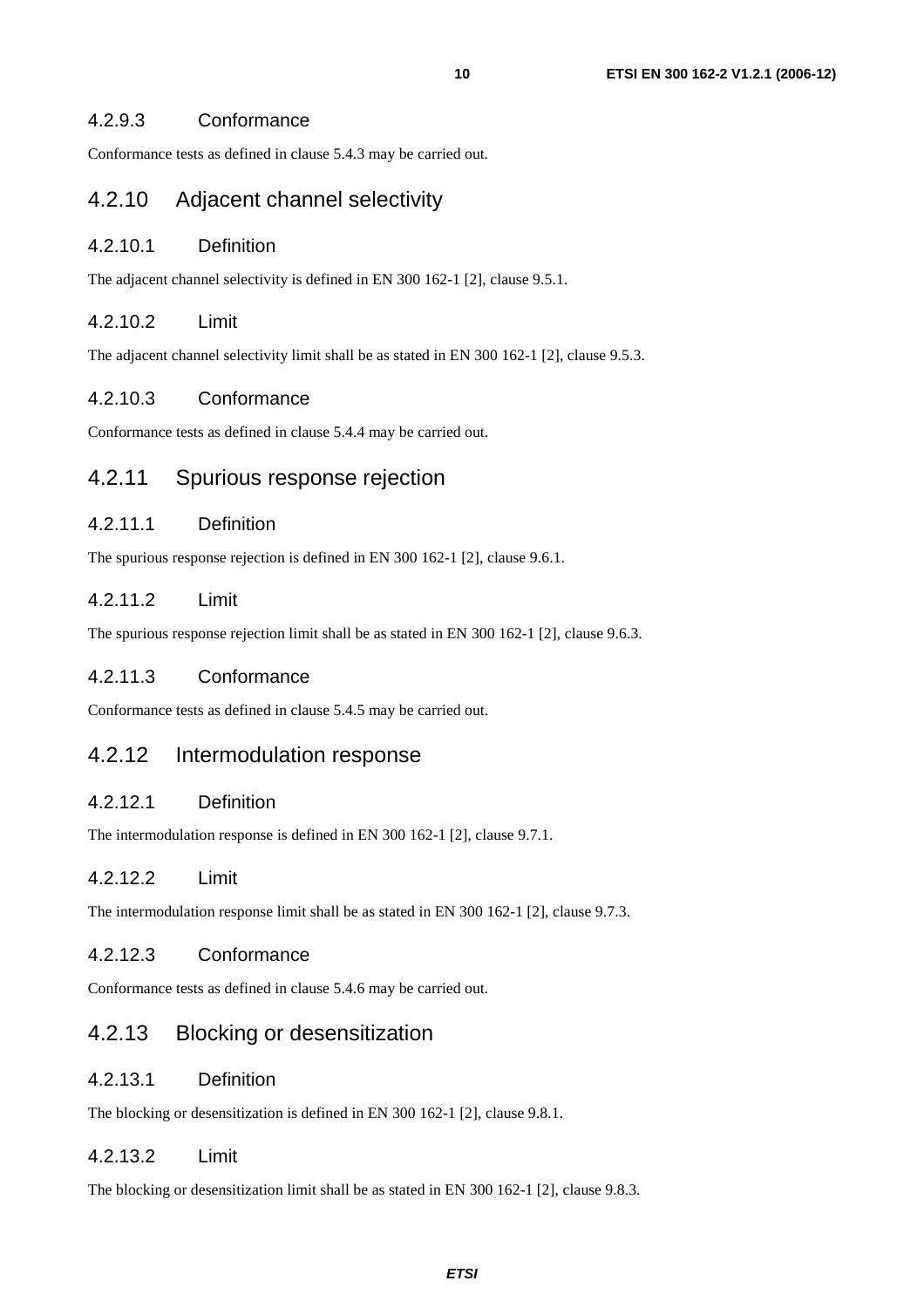## 4.2.13.3 Conformance

Conformance tests as defined in clause 5.4.7 may be carried out.

## 4.2.14 Receiver conducted spurious emissions

#### 4.2.14.1 Definition

The receiver conducted spurious emissions is defined in EN 300 162-1 [2], clause 9.9.1.

### 4.2.14.2 Limit

The receiver conducted spurious emissions limit shall be as stated in EN 300 162-1 [2], clause 9.9.3.

#### 4.2.14.3 Conformance

Conformance tests as defined in clause 5.4.8 may be carried out.

## 4.2.15 Receiver radiated spurious emissions

#### 4.2.15.1 Definition

The receiver radiated spurious emissions is defined in EN 300 162-1 [2], clause 9.10.1.

### 4.2.15.2 Limit

The receiver radiated spurious emissions limit shall be as stated in EN 300 162-1 [2], clause 9.10.3.

#### 4.2.15.3 Conformance

Conformance tests as defined in clause 5.4.9 may be carried out.

## 4.2.16 Receiver desensitization with simultaneous transmission and reception (Equipment designed for duplex operation)

### 4.2.16.1 Definition

The receiver desensitization, with simultaneous transmission and reception, is defined in EN 300 162-1 [2], clause 10.1.1.

### 4.2.16.2 Limit

The receiver desensitization, with simultaneous transmission and reception, limit shall be as stated in EN 300 162-1 [2], clause 10.1.3.

#### 4.2.16.3 Conformance

Conformance tests as defined in clause 5.4.10 may be carried out.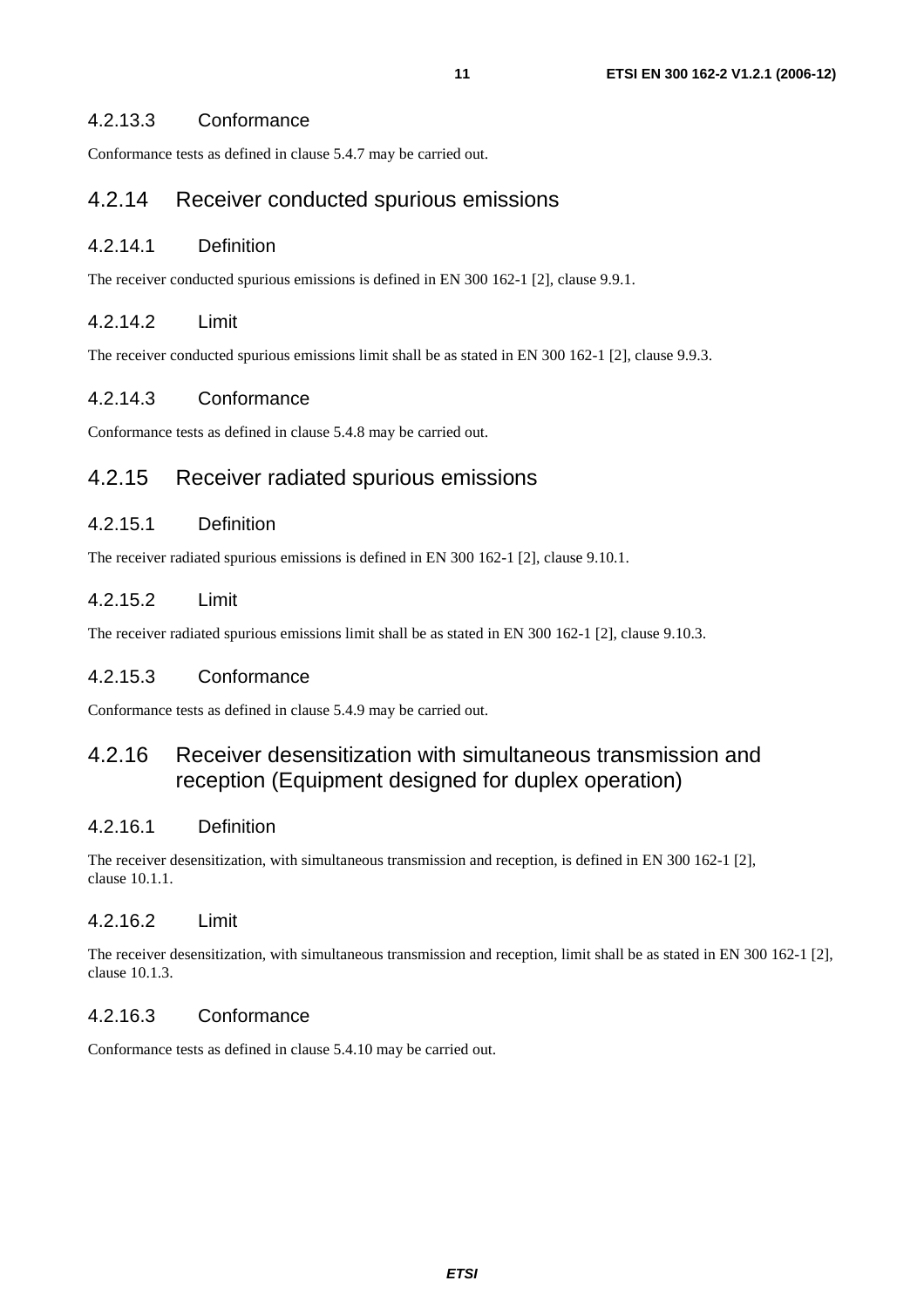## 5 Testing for compliance with technical requirements

## 5.1 Test conditions, power supply and ambient temperatures

The test conditions and procedures shall be as defined in EN 300 162-1 [2], clauses 6.1 to 6.6 and 6.8 to 6.11.

## 5.2 Interpretation of the measurement results

The interpretation of the results recorded in a test report for the measurements described in the present document shall be as follows:

- the measured value related to the corresponding limit will be used to decide whether an equipment meets the requirements of the present document;
- the value of the measurement uncertainty for the measurement of each parameter shall be included in the test report;
- the recorded value of the measurement uncertainty shall be, for each measurement, equal to or lower than the figures in table 1.

For the test methods, according to the present document, the measurement uncertainty figures shall be calculated in accordance with TR 100 028-1 [3] and shall correspond to an expansion factor (coverage factor)  $k = 1,96$  or  $k = 2$ (which provide confidence levels of respectively 95 % and 95,45 % in the case where the distributions characterizing the actual measurement uncertainties are normal (Gaussian)).

Table 1 is based on such expansion factors.

#### **Table 1: Absolute measurement uncertainties: maximum values**

| <b>Parameter</b>                                 | <b>Maximum uncertainty</b> |
|--------------------------------------------------|----------------------------|
| <b>RF</b> frequency                              | $±1 \times 10^{-7}$        |
| RF power                                         | $±0,75$ dB                 |
| Maximum frequency deviation:                     |                            |
| - within 300 Hz to 6 kHz of modulation frequency | ±5 %                       |
| - within 6 kHz to 25 kHz of modulation frequency | ±3 dB                      |
| Deviation limitation                             | ±5 %                       |
| Adjacent channel power                           | $±5$ dB                    |
| Conducted spurious emission of transmitter       | ±4 dB                      |
| Audio output power                               | $\pm 0.5$ dB               |
| Sensitivity at 20 dB SINAD                       | $±3$ dB                    |
| Conducted emission of receiver                   | ±3 dB                      |
| Two-signal measurement                           | ±4 dB                      |
| Three-signal measurement                         | ±3 dB                      |
| Radiated emission of transmitter                 | ±6 dB                      |
| Radiated emission of receiver                    | ±6 dB                      |
| Transmitter transient time                       | ±20%                       |
| Transmitter transient frequency                  | $±250$ Hz                  |
| Receiver desensitization (duplex operation)      | $\pm 0.5$ dB               |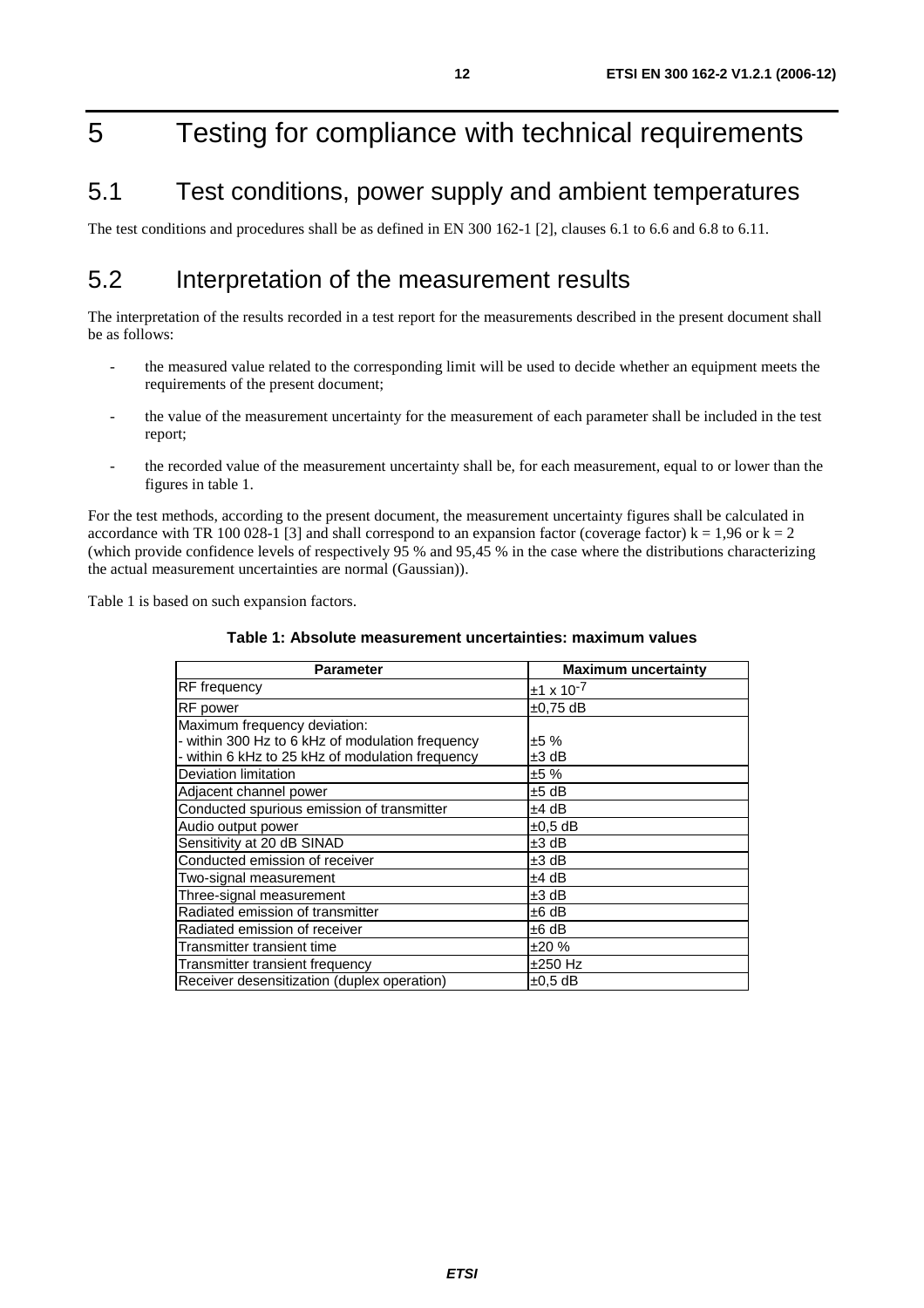## 5.3 Essential radio test suites

## 5.3.1 Frequency error

The test specified in EN 300 162-1 [2], clause 8.1.2 shall be carried out. The results obtained shall be compared to the limits in clause 4.2.1.2 in order to prove compliance with the requirement.

## 5.3.2 Carrier power

The test specified in EN 300 162-1 [2], clause 8.2.2 shall be carried out. The results obtained shall be compared to the limits in clause 4.2.2.2 in order to prove compliance with the requirement.

## 5.3.3 Frequency deviation

The test specified in EN 300 162-1 [2], clauses 8.3.2.1 and 8.3.3.1 shall be carried out. The results obtained shall be compared to the limits in clause 4.2.3.2 in order to prove compliance with the requirement.

## 5.3.4 Adjacent channel power

The test specified in EN 300 162-1 [2], clause 8.7.2 shall be carried out. The results obtained shall be compared to the limits in clause 4.2.4.2 in order to prove compliance with the requirement.

## 5.3.5 Conducted spurious emissions conveyed to the antenna

The test specified in EN 300 162-1 [2], clause 8.8.2 shall be carried out. The results obtained shall be compared to the limits in clause 4.2.5.2 in order to prove compliance with the requirement.

## 5.3.6 Cabinet radiation and conducted spurious emissions other than those conveyed to the antenna

The test specified in EN 300 162-1 [2], clause 8.9.2 shall be carried out. The results obtained shall be compared to the limits in clause 4.2.6.2 in order to prove compliance with the requirement.

## 5.3.7 Transient frequency behaviour of the transmitter

The test specified in EN 300 162-1 [2], clause 8.14.2 shall be carried out. The results obtained shall be compared to the limits in clause 4.2.7.2 in order to prove compliance with the requirement.

## 5.4 Other test specifications

## 5.4.1 General

The requirements in clauses 4.2.8 to 4.2.15 inclusive have been set on the assumption that the test specifications in clauses 5.4.2 to 5.4.9 will be used to verify the performance of the equipment.

## 5.4.2 Maximum usable sensitivity

The test specified in EN 300 162-1 [2], clause 9.3.2 shall be carried out. The results obtained shall be compared to the limits in clause 4.2.8.2 in order to prove compliance with the requirement.

## 5.4.3 Co-channel rejection

The test specified in EN 300 162-1 [2], clause 9.4.2 shall be carried out. The results obtained shall be compared to the limits in clause 4.2.9.2 in order to prove compliance with the requirement.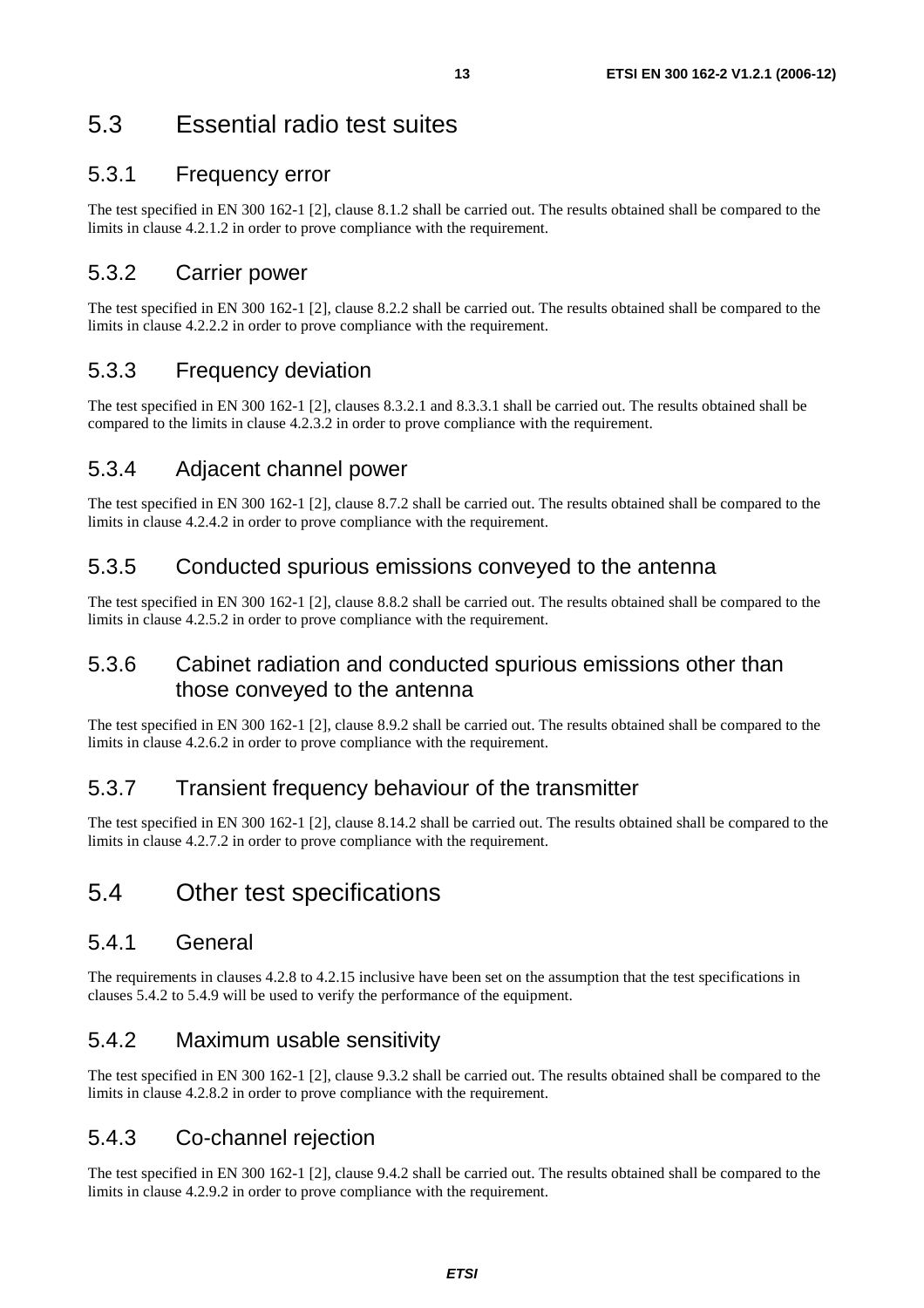## 5.4.4 Adjacent channel selectivity

The test specified in EN 300 162-1 [2], clause 9.5.2 shall be carried out. The results obtained shall be compared to the limits in clause 4.2.10.2 in order to prove compliance with the requirement.

## 5.4.5 Spurious response rejection

The test specified in EN 300 162-1 [2], clause 9.6.2 shall be carried out. The results obtained shall be compared to the limits in clause 4.2.11.2 in order to prove compliance with the requirement.

## 5.4.6 Intermodulation response

The test specified in EN 300 162-1 [2], clause 9.7.2 shall be carried out. The results obtained shall be compared to the limits in clause 4.2.12.2 in order to prove compliance with the requirement.

## 5.4.7 Blocking or desensitization

The test specified in EN 300 162-1 [2], clause 9.8.2 shall be carried out. The results obtained shall be compared to the limits in clause 4.2.13.2 in order to prove compliance with the requirement.

## 5.4.8 Receiver conducted spurious emissions

The test specified in EN 300 162-1 [2], clause 9.9.2 shall be carried out. The results obtained shall be compared to the limits in clause 4.2.14.2 in order to prove compliance with the requirement.

## 5.4.9 Receiver radiated spurious emissions

The test specified in EN 300 162-1 [2], clause 9.10.2 shall be carried out. The results obtained shall be compared to the limits in clause 4.2.15.2 in order to prove compliance with the requirement.

## 5.4.10 Receiver desensitization with simultaneous transmission and reception (Duplex operation)

The test specified in EN 300 162-1 [2], clause 10.1.2 shall be carried out. The results obtained shall be compared to the limits in clause 4.2.16.2 in order to prove compliance with the requirement.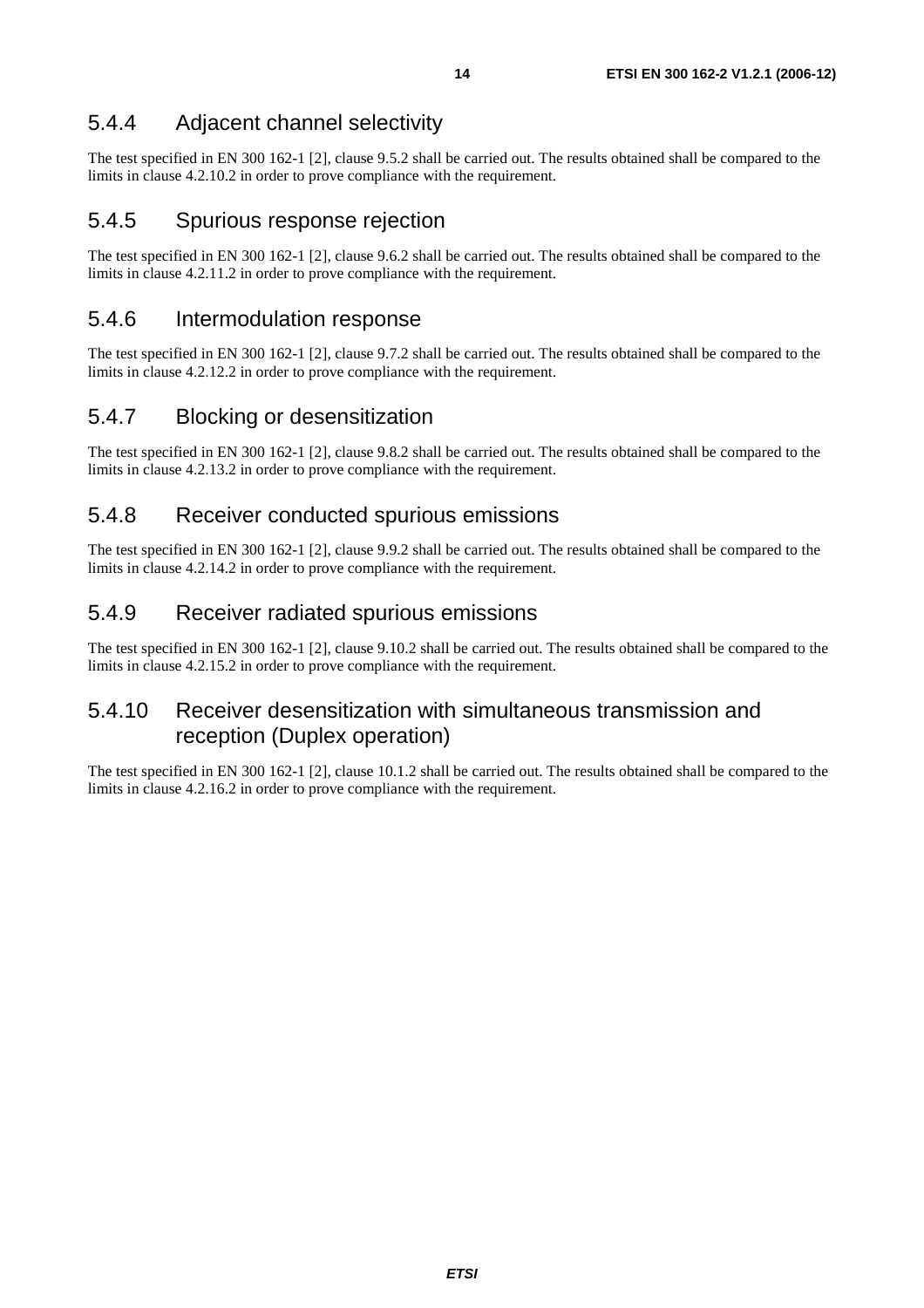## Annex A (normative): HS Requirements & conformance Test specifications Table (HS-RTT)

Notwithstanding the provisions of the copyright clause related to the text of the present document, ETSI grants that users of the present document may freely reproduce the HS-RTT proforma in this annex so that it can be used for its intended purposes and may further publish the completed HS-RTT.

The HS Requirements & conformance Test specifications Table (HS-RTT) in table A.1 below serves a number of purposes, as follows:

- it provides a statement of all the essential requirements in words and by cross reference to a specific clause in the present document or to a specific clause in a specific referenced document;
- it provides a statement of all the test procedure corresponding to those essential requirements by cross reference to specific clause(s) in the present document or to a specific clause(s) in specific referenced document(s);
- it qualifies each requirement to be either:
	- Unconditional: meaning that the requirement applies in all circumstances, or
	- Conditional: meaning that the requirement is dependent on the supplier having chosen to support optional functionality defined within the schedule;
- in the case of Conditional requirements, it associates the requirement with the particular optional service or functionality;
- it qualifies each test procedure to be either:
	- Essential: meaning that it is included with the Essential Radio Test Suite and therefore the requirement shall be demonstrated to be met in accordance with the referenced procedures;
	- Other: meaning that the test procedure is illustrative but other means of demonstrating compliance with the requirement are permitted;
- when the schedule is completed in respect of a particular equipment including the testing outcomes, including a completed version of table A.1 it provides a means to assert the "presumption of conformity" with the HS.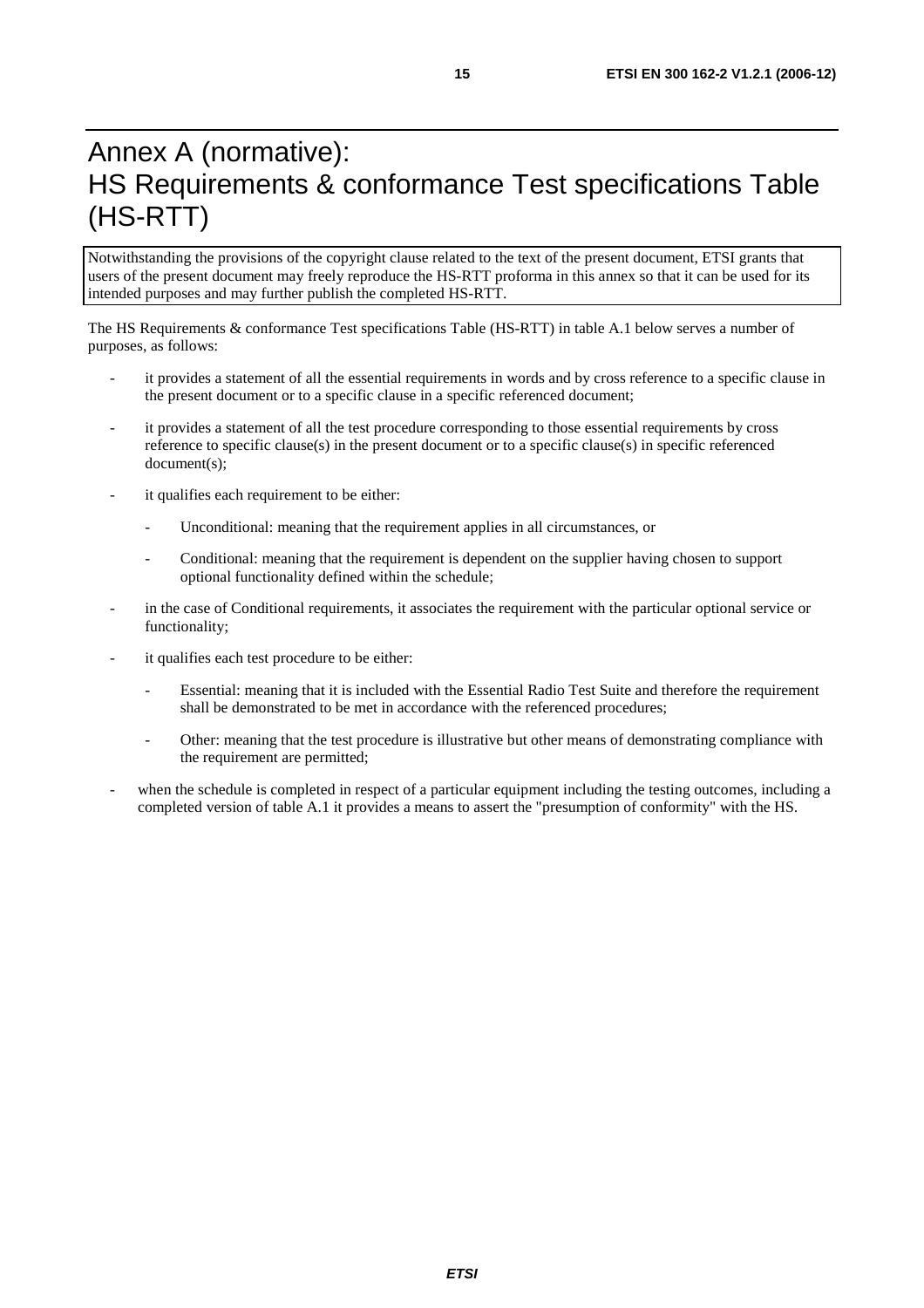| Harmonized Standard EN 300 162-2<br>The following technical requirements and test specifications are relevant to the presumption of conformity under<br>Article 3.2 of the R&TTE Directive |                                                                                                                                 |                                                |                         |                           |                |                                |  |
|--------------------------------------------------------------------------------------------------------------------------------------------------------------------------------------------|---------------------------------------------------------------------------------------------------------------------------------|------------------------------------------------|-------------------------|---------------------------|----------------|--------------------------------|--|
| <b>Technical Requirement reference</b>                                                                                                                                                     |                                                                                                                                 | <b>Technical Requirement</b><br>Conditionality |                         | <b>Test Specification</b> |                |                                |  |
| <b>No</b>                                                                                                                                                                                  | <b>Description</b>                                                                                                              | Reference:<br><b>Clause No</b>                 | U/C                     | <b>Condition</b>          | E/O            | Reference:<br><b>Clause No</b> |  |
| $\mathbf{1}$                                                                                                                                                                               | Transmitter<br>frequency error                                                                                                  | 4.2.1                                          | U                       |                           | E              | 5.3.1                          |  |
| $\overline{2}$                                                                                                                                                                             | Transmitter<br>carrier power                                                                                                    | 4.2.2                                          | $\overline{U}$          |                           | $\overline{E}$ | 5.3.2                          |  |
| 3                                                                                                                                                                                          | Transmitter<br>frequency<br>deviation                                                                                           | 4.2.3                                          | U                       |                           | E              | 5.3.3                          |  |
| $\overline{\mathbf{4}}$                                                                                                                                                                    | Transmitter<br>adjacent<br>channel power                                                                                        | 4.2.4                                          | U                       |                           | $\overline{E}$ | 5.3.4                          |  |
| $5\phantom{.0}$                                                                                                                                                                            | Transmitter<br>Conducted<br>spurious<br>emissions<br>conveyed to the<br>antenna                                                 | 4.2.5                                          | U                       |                           | E.             | 5.3.5                          |  |
| 6                                                                                                                                                                                          | Transmitter<br>Cabinet<br>radiation and<br>conducted<br>spurious<br>emissions other<br>than those<br>conveyed to the<br>antenna | 4.2.6                                          | U                       |                           | E              | 5.3.6                          |  |
| $\overline{\mathbf{7}}$                                                                                                                                                                    | Transient<br>frequency<br>behaviour of the<br>transmitter                                                                       | 4.2.7                                          | U                       |                           | E              | 5.3.7                          |  |
| 8                                                                                                                                                                                          | Receiver<br>maximum<br>useable<br>sensitivity                                                                                   | 4.2.8                                          | U                       |                           | O              | 5.4.2                          |  |
| 9                                                                                                                                                                                          | Receiver co-<br>channel<br>rejection                                                                                            | 4.2.9                                          | U                       |                           | O              | 5.4.3                          |  |
| 10                                                                                                                                                                                         | Receiver<br>adjacent<br>channel<br>selectivity                                                                                  | 4.2.10                                         | $\overline{\mathsf{U}}$ |                           | $\overline{O}$ | 5.4.4                          |  |
| 11                                                                                                                                                                                         | Receiver<br>spurious<br>response<br>rejection                                                                                   | 4.2.11                                         | $\overline{U}$          |                           | $\overline{O}$ | 5.4.5                          |  |
| $\overline{12}$                                                                                                                                                                            | Receiver inter-<br>modulation<br>response                                                                                       | 4.2.12                                         | $\overline{U}$          |                           | $\overline{O}$ | 5.4.6                          |  |
| 13                                                                                                                                                                                         | Receiver<br>blocking or<br>desensitization                                                                                      | 4.2.13                                         | U                       |                           | $\mathsf O$    | 5.4.7                          |  |
| 14                                                                                                                                                                                         | Receiver<br>spurious<br>emissions at the<br>antenna                                                                             | 4.2.14                                         | $\overline{U}$          |                           | $\overline{O}$ | 5.4.8                          |  |

## **Table A.1: HS Requirements & conformance Test specifications Table (HS-RTT)**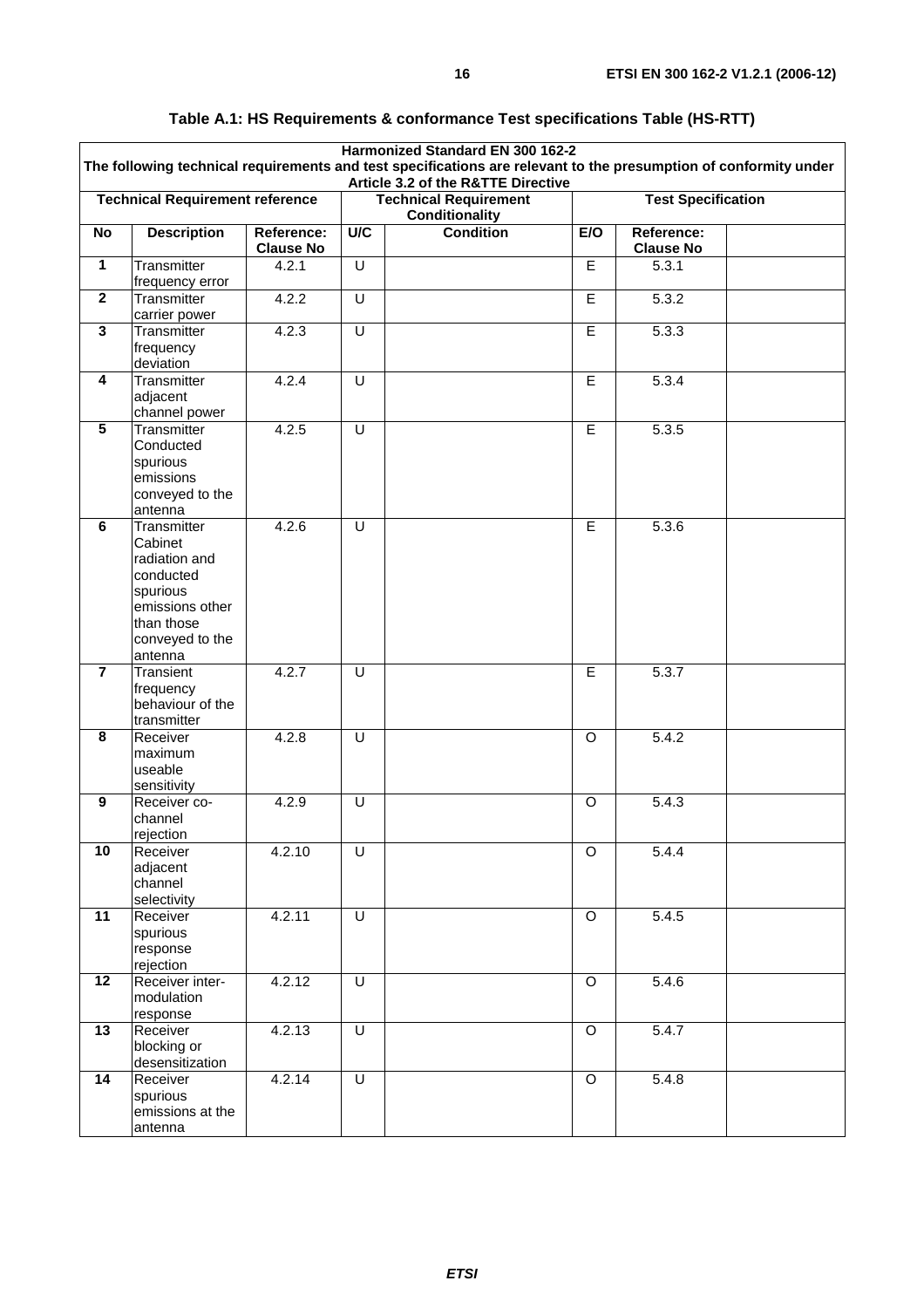|                                        |                                                                                                                |                                |                                                | Harmonized Standard EN 300 162-2<br>The following technical requirements and test specifications are relevant to the presumption of conformity under<br>Article 3.2 of the R&TTE Directive |                           |                                |  |
|----------------------------------------|----------------------------------------------------------------------------------------------------------------|--------------------------------|------------------------------------------------|--------------------------------------------------------------------------------------------------------------------------------------------------------------------------------------------|---------------------------|--------------------------------|--|
| <b>Technical Requirement reference</b> |                                                                                                                |                                | <b>Technical Requirement</b><br>Conditionality |                                                                                                                                                                                            | <b>Test Specification</b> |                                |  |
| No                                     | <b>Description</b>                                                                                             | Reference:<br><b>Clause No</b> | U/C                                            | <b>Condition</b>                                                                                                                                                                           | E/O                       | Reference:<br><b>Clause No</b> |  |
| 15                                     | Receiver<br>cabinet radiated<br>spurious<br>emissions                                                          | 4.2.15                         | U                                              |                                                                                                                                                                                            | $\circ$                   | 5.4.9                          |  |
| 16                                     | Receiver<br>desensitization<br>with<br>simultaneous<br>transmission<br>and reception<br>(Duplex)<br>operation) | 4.2.16                         | U                                              |                                                                                                                                                                                            | $\circ$                   | 5.4.10                         |  |

#### **Key to columns:**

#### **Essential Requirement:**

| N <sub>0</sub>                                                                                                                                                                                                                                                                                                                                                                                                                                                                                                                                                                                                                                             |                            | A unique identifier for one row of the table which may be used to identify an essential<br>requirement or its test specification                                           |  |  |  |  |
|------------------------------------------------------------------------------------------------------------------------------------------------------------------------------------------------------------------------------------------------------------------------------------------------------------------------------------------------------------------------------------------------------------------------------------------------------------------------------------------------------------------------------------------------------------------------------------------------------------------------------------------------------------|----------------------------|----------------------------------------------------------------------------------------------------------------------------------------------------------------------------|--|--|--|--|
|                                                                                                                                                                                                                                                                                                                                                                                                                                                                                                                                                                                                                                                            | <b>Description</b>         | A textual reference to the Essential Requirement                                                                                                                           |  |  |  |  |
|                                                                                                                                                                                                                                                                                                                                                                                                                                                                                                                                                                                                                                                            |                            | <b>Reference: Clause Number</b>                                                                                                                                            |  |  |  |  |
|                                                                                                                                                                                                                                                                                                                                                                                                                                                                                                                                                                                                                                                            |                            | Identification of clause(s) defining the essential requirement in the present document unless<br>another document is referenced explicitly                                 |  |  |  |  |
| <b>Conditionality:</b>                                                                                                                                                                                                                                                                                                                                                                                                                                                                                                                                                                                                                                     |                            |                                                                                                                                                                            |  |  |  |  |
| U/C                                                                                                                                                                                                                                                                                                                                                                                                                                                                                                                                                                                                                                                        |                            | Indicates whether the requirement is to be <i>unconditionally</i> applicable (U) or is <i>conditional</i><br>upon the suppliers claimed functionality of the equipment (C) |  |  |  |  |
| <b>Condition</b>                                                                                                                                                                                                                                                                                                                                                                                                                                                                                                                                                                                                                                           |                            | Explains the conditions when the requirement shall or shall not be applicable for a requirement<br>which is classified "conditional"                                       |  |  |  |  |
|                                                                                                                                                                                                                                                                                                                                                                                                                                                                                                                                                                                                                                                            | <b>Test Specification:</b> |                                                                                                                                                                            |  |  |  |  |
| E/O                                                                                                                                                                                                                                                                                                                                                                                                                                                                                                                                                                                                                                                        |                            | Indicates whether the test specification forms part of the Essential Radio Test Suite (E) or<br>whether it is one of the Other Test Suite (O)                              |  |  |  |  |
| NOTE:<br>All tests whether "E" or "O" are relevant to technical requirements. Rows designated "E" collectively<br>make up the Essential Radio Test Suite; those designated "O" make up the Other Test Suite; for those<br>designated "X" there is no test specified corresponding to the technical requirements. All tests classified<br>$\mathcal{C}$ and $\mathcal{C}$ and $\mathcal{C}$ and $\mathcal{C}$ and $\mathcal{C}$ and $\mathcal{C}$ and $\mathcal{C}$ and $\mathcal{C}$ and $\mathcal{C}$ and $\mathcal{C}$ and $\mathcal{C}$ and $\mathcal{C}$ and $\mathcal{C}$ and $\mathcal{C}$ and $\mathcal{C}$ and $\mathcal{C}$ and $\mathcal{C}$ and |                            |                                                                                                                                                                            |  |  |  |  |

"E" shall be performed as specified with satisfactory outcomes is a necessary condition for a presumption of conformity. Technical requirements associated with tests classified "O" or "X" must be complied with as a necessary condition for presumption of conformity, although conformance with the requirement may be claimed by an equivalent test or by manufacturer's assertion supported by appropriate entries in the technical construction file.

#### **Reference: Clause Number**

 Identification of clause(s) defining the test specification in the present, document unless another document is referenced explicitly. Where no test is specified (that is, where the previous field is "X") this field remains blank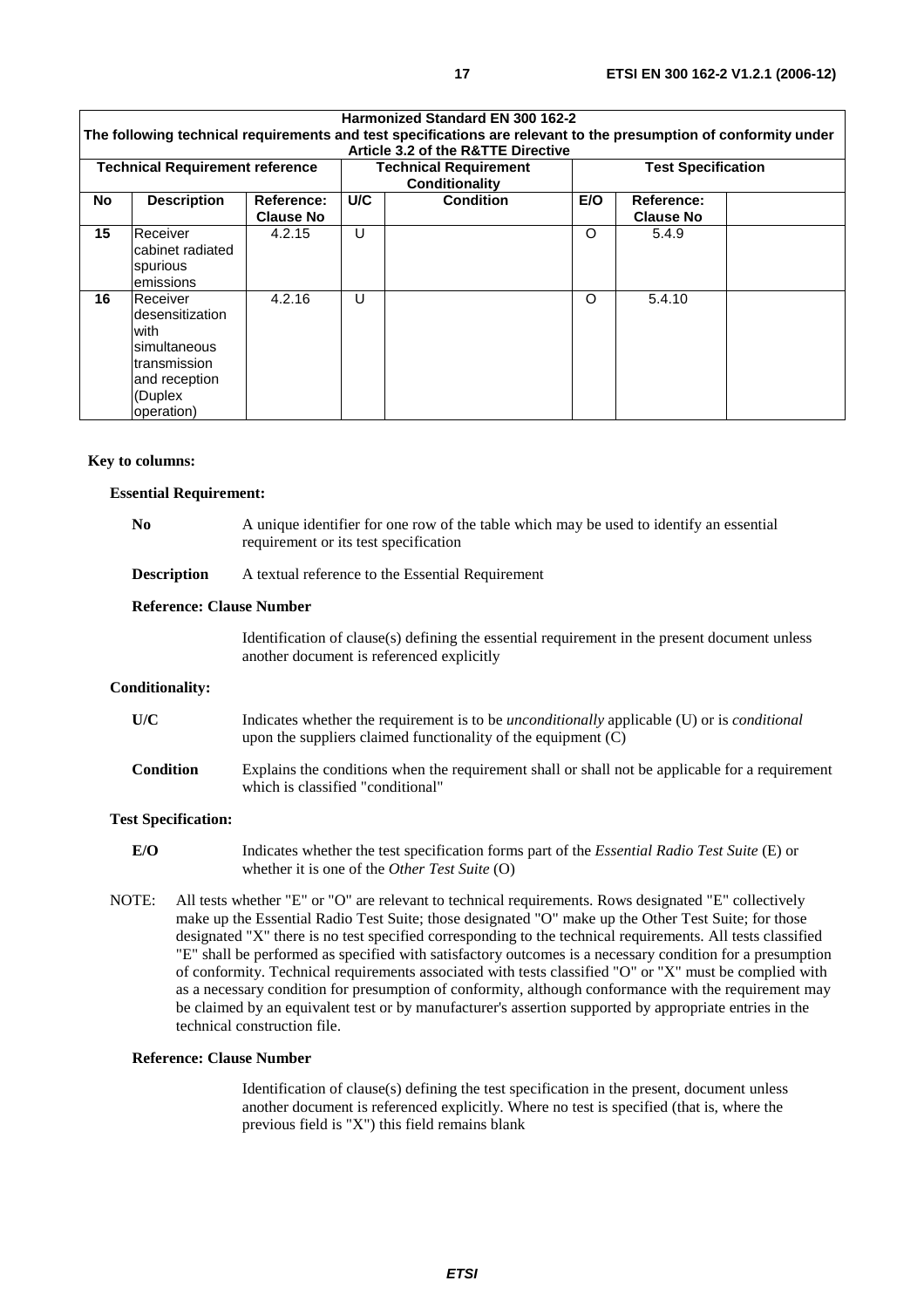## Annex B (informative): The EN title in the official languages

| Language   | <b>EN title</b>                                                                                                                                                                                                                                                                                            |  |  |  |  |  |
|------------|------------------------------------------------------------------------------------------------------------------------------------------------------------------------------------------------------------------------------------------------------------------------------------------------------------|--|--|--|--|--|
| Czech      | Elektromagnetická kompatibilita a rádiové spektrum (ERM); Radiotelefonní vysílače a přijímače pro<br>námořní pohyblivou službu pracující v pásmech VHF; Část 2: Harmonizovaná EN pokrývající základní<br>požadavky článku 3.2 Směrnice R&TTE                                                               |  |  |  |  |  |
| Danish     | Elektromagnetisk kompatibilitet og Radiospektrum Anliggender (ERM); Radiotelefoni sendere og<br>modtagere i den maritime mobile tjeneste, som anvender frekvenser i VHF båndene;<br>Del 2: Harmoniseret EN som dækker de væsentlige krav I R&TTE direktivets artikel 3.2                                   |  |  |  |  |  |
| Dutch      | Elektromagnetische compatibiliteit en radiospectrum zaken (ERM); Radiotelefonie apparatuur tbv de<br>maritiem mobiele dienst werkend in de VHF banden; Deel 2: Geharmoniseerde EN welke invulling<br>geeft aan de wezenlijke vereisten, neergelegd in artikel 3.2 van de R&TTE Directive                   |  |  |  |  |  |
| English    | Electromagnetic compatibility and Radio spectrum Matters (ERM); Radiotelephone transmitters and<br>receivers for the maritime mobile service operating in VHF bands; Part 2: Harmonized EN covering<br>essential requirements under article 3.2 of the R&TTE Directive                                     |  |  |  |  |  |
| Estonian   | Elektromagnetilise ühilduvuse ja raadiospektri küsimused (ERM); VHF raadiosagedusalas töötavad<br>liikuva mereside raadiotelefoni saatjad ja vastuvõtjad; Osa 2: Harmoneeritud EN R&TTE direktiivi artikli<br>3.2 põhinõuete alusel                                                                        |  |  |  |  |  |
| Finnish    | Sähkömagneettinen yhteensopivuus ja radiospektriasiat (ERM); Siirtyvän meriradioliikenteen VHF -<br>taajuuksilla toimivat radiolähettimet ja vastaanottimet; Osa 2: Harmonisoitu EN, joka kattaa R&TTE -<br>direktiivin artiklan 3.2 olennaiset vaatimukset                                                |  |  |  |  |  |
| French     | CEM et spectre radioélectrique (ERM) - Émetteurs et récepteurs de radiotéléphones en VHF pour le<br>service mobile maritime; Partie 2: Norme harmonisée couvrant l'article 3.2 de la Directive R&TTE                                                                                                       |  |  |  |  |  |
| German     | Elektromagnetische Verträglichkeit und Funkspektrumangelegenheiten (ERM); UKW-<br>Sprechfunkanlagen für den mobilen Seefunkdienst; Teil 2: Harmonisierte Europäische Norm (EN) mit<br>wesentlichen Anforderungen nach R&TTE-Richtlinie Artikel 3.2                                                         |  |  |  |  |  |
| Greek      | Ηλεκτρομαγνητική συμβατότητα και Θέματα Ραδιοφάσματος (ERM) – Πομποί και δέκτες<br>ραδιοτηλεφώνου για τη ναυτιλιακή κινητή υπηρεσία που λειτουργεί στις ζώνες VHF -- Μέρος 2:<br>Εναρμονισμένο ΕΝ για την κάλυψη των ουσιωδών απαιτήσεων του άρθρου 3.2 της Οδηγίας R&TTE                                  |  |  |  |  |  |
| Hungarian  | Elektromágneses összeférhetőségi és rádióspektrumügyek (ERM). A tengeri mozgószolgálat<br>VHF-sávban működő rádiótelefon-adói és -vevői. 2. rész: Az R&TTE-irányelv 3.2. cikkelyének lényegi<br>követelményeit tartalmazó harmonizált európai szabvány                                                     |  |  |  |  |  |
| Icelandic  | Þættir sem varða rafsegulsviðssamhæfi og fjarskiptatíðni (ERM); Sendi- og móttökubúnaður í<br>metrabylgjutalstöðvum (VHF) til nota í sjófarstöðvaþjónustunni; 2. hluti: Samræmdur Evrópustaðall um<br>grunnkröfur skv. 2. mgr. 3. gr. í tilskipun 1999/5/EC um fjarskiptabúnað og endabúnað til fjarskipta |  |  |  |  |  |
| Italian    | Compatibilità elettromagnetica e Questioni relative allo spettro delle radiofrequenze (ERM); Ricevitori e<br>trasmettitori di radiotelefoni per il servizio mobile marittimo in banda VHF; Parte 2: Norma armonizzata<br>relativa ai requisiti essenziali dell'articolo 3.2 della direttiva R&TTE          |  |  |  |  |  |
| Latvian    | Elektromagnētiskā saderība un radiofrekvenču spektra jautājumi - Radiotelefona raidītāji un uztvērēji<br>jūras mobilajam dienestam, kas darbojas ultraīsviļņu (VHF) joslās - 2.daļa: Harmonizēts Eiropas<br>standarts (EN), kas atbilst R&TTE Direktīvas 3.2 panta būtiskām prasībām                       |  |  |  |  |  |
| Lithuanian | Elektromagnetinio suderinamumo ir radijo dažnių spektro dalykai. Judriosios jūrų tarnybos<br>radiotelefono siųstuvai ir imtuvai, veikiantys labai aukštų dažnių (LAD) juostose. 2 dalis. Darnusis<br>Europos standartas, apimantis esminius reikalavimus pagal 1999/5/EC* direktyvos 3.2 straipsnį         |  |  |  |  |  |
| Maltese    | Kompatibilità elettromanjetika u materji relatati ma' spettru radjofoniku (ERM); Trasmettituri u ricevituri<br>tar-radjotelefonija għal servizz mobbli marittimu li jopera fuq frekwenzi VHF; Parti 2: EM armonizzat li<br>jkopri rekwiziti essenzjali ta' l-artiklu 3.2 tad-Direttiva R&TTE               |  |  |  |  |  |
| Norwegian  | Elektromagnetisk kompatibilitet og radiospektrumspørsmål (ERM); Radiotelefonsendere og -mottagere<br>for den maritime mobile tjeneste som opererer i VHF-bånd; Del 2: Harmonisert EN som dekker de<br>grunnleggende krav i R&TTE-direktivets artikkel 3.2                                                  |  |  |  |  |  |
| Polish     | Kompatybilność Elektromagnetyczna i Zagadnienia Widma Radiowego (ERM) - Nadajniki i odbiorniki<br>radiotelefoniczne dla ruchomej służby morskiej pracującej w paśmie VHF - Część 2: Zharmonizowana<br>EN zapewniająca spełnianie zasadniczych wymagań zgodnie z artykułem 3.2 dyrektywy R&TTE              |  |  |  |  |  |
| Portuguese | Assuntos de Espectro Radioeléctrico e Compatibilidade Electromagnética (ERM); receptores e<br>transmissores radiotelefónicos para o serviço móvel marítimo operando na faixa de VHF; Parte 2: EN<br>harmonizada cobrindo os requisitos essenciais no âmbito do Artigo 3.2 da Directiva R&TTE               |  |  |  |  |  |
| Slovak     | Elektromagnetická kompatibilita a záležitosti rádiového spektra (ERM). Rádiotelefónne vysielače a<br>prijímače pre plavebnú pohyblivú službu pracujúce v pásmach VHF. Časť 2: Harmonizovaná EN<br>vzťahujúca sa na základné požiadavky podľa článku 3.2 smernice R&TTE                                     |  |  |  |  |  |
| Slovenian  | Elektromagnetna združljivost (EMC) in zadeve v zvezi z radijskim spektrom (ERM) - Radiotelefonski<br>oddajniki in sprejemniki za pomorske mobilne storitve, ki obratujejo v pasovih VHF - 2. del:<br>Harmonizirani EN, ki zajema bistvene zahteve člena 3.2 direktive R&TTE                                |  |  |  |  |  |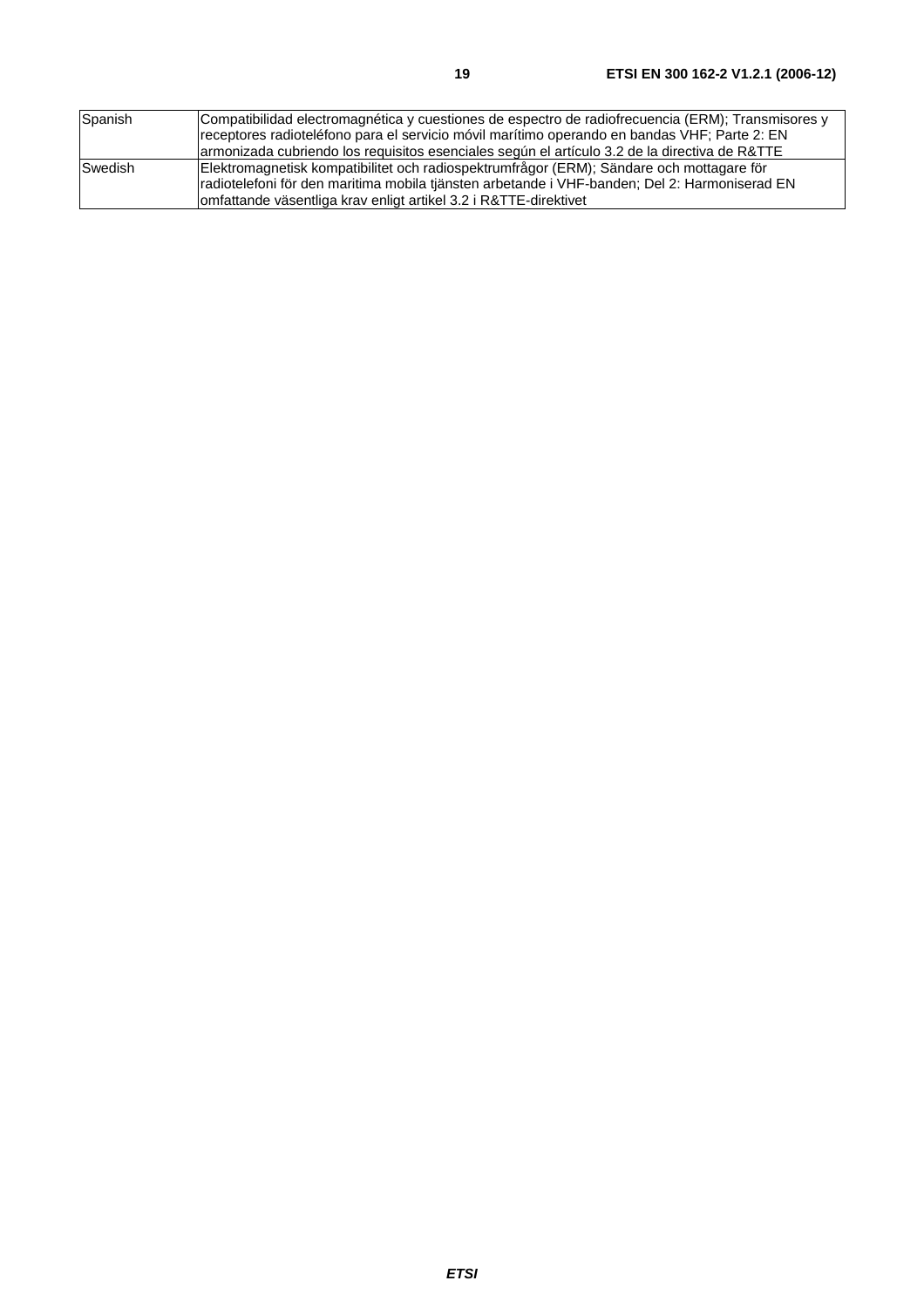- Council Directive 89/336/EEC of 3 May 1989 on the approximation of the laws of the Member States relating to electromagnetic compatibility (EMC Directive).
- Council Directive 73/23/EEC of 19 February 1973 on the harmonization of the laws of Member States relating to electrical equipment designed for use within certain voltage limits (LV Directive).